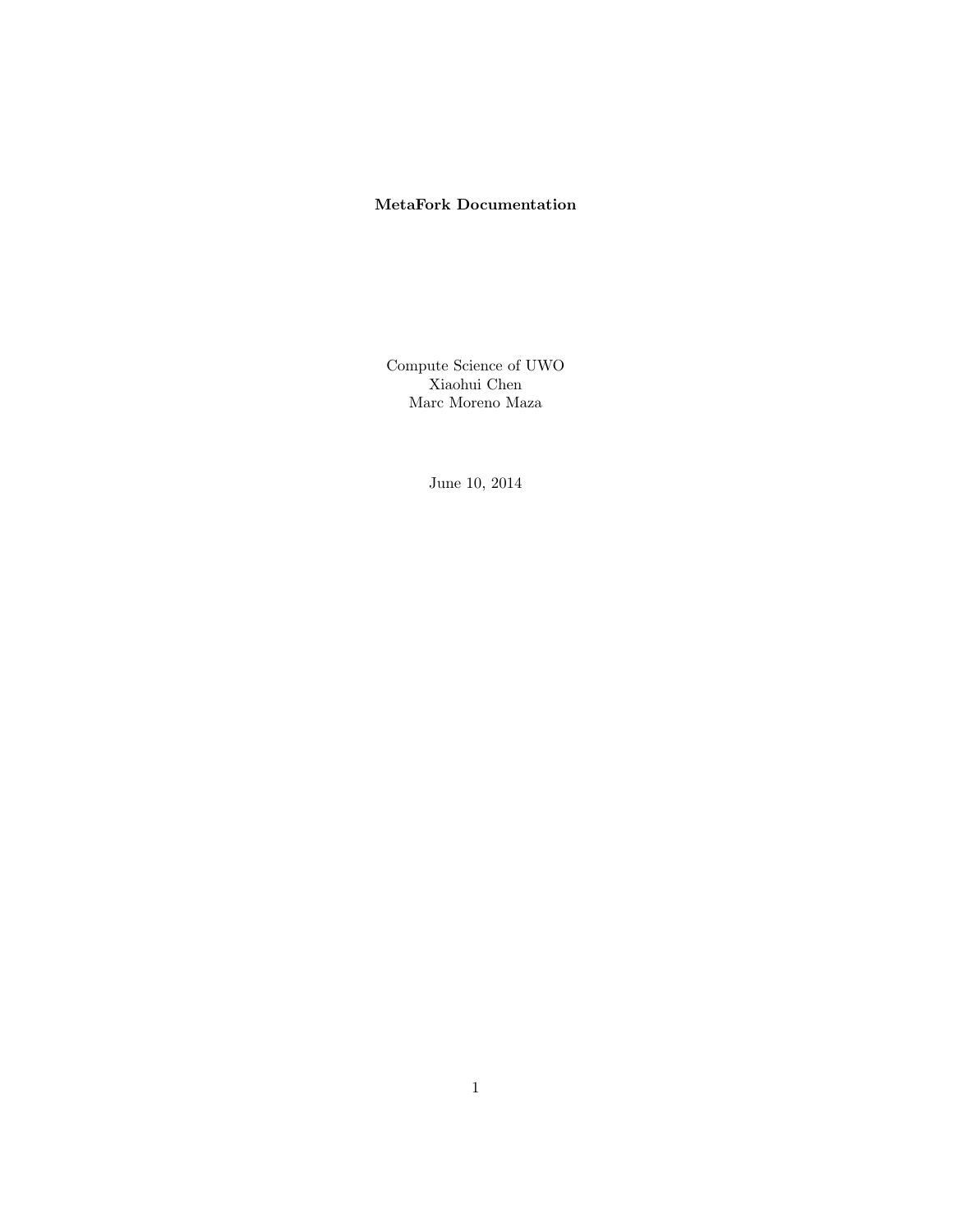## 1 MetaFork Usage

#### 1.1 Requirements

- Linux systems, i.e. Ubuntu, using bash.
- GCC version 4.8.\* or later to support CilkPlus and OpenMP.

### 1.2 Installation

One should set these variables in the ".bashrc" file for installing and running related libraries.

- export PATH=your gcc path/location/bin:\$PATH
- export LIBRARY PATH=your gcc path/location/lib:\$LIBRARY PATH
- export LD LIBRARY PATH=your gcc path/location/lib:\$LD LIBRARY PATH
- export METAFORKHOME=your path where you save metafork directory
- export PATH=\$METAFORKHOME/src/bin:\$PATH

Run "source .bashrc" once it is done.

Download the software from our website: www.metafork.org/downloads.html

- tar -zxvf metafork distrib.tgz
- cd metafork
- make translators

Note: "make check" This target can be used to verify that the Metafork translators work correctly with the examples.

#### 1.3 How to Run

Supposing you have already downloaded and compiled our source code, and have the binary codes of our translators.

One can put any number of files in the command line and also directory translation is supported.

For example:

#### metatoopenmp a.meta ../../b.meta

the new generated file a.openmp and ../../b.openmp will be put in the same directory of a.meta and ../../b.meta

#### metatoopenmp src/ dest/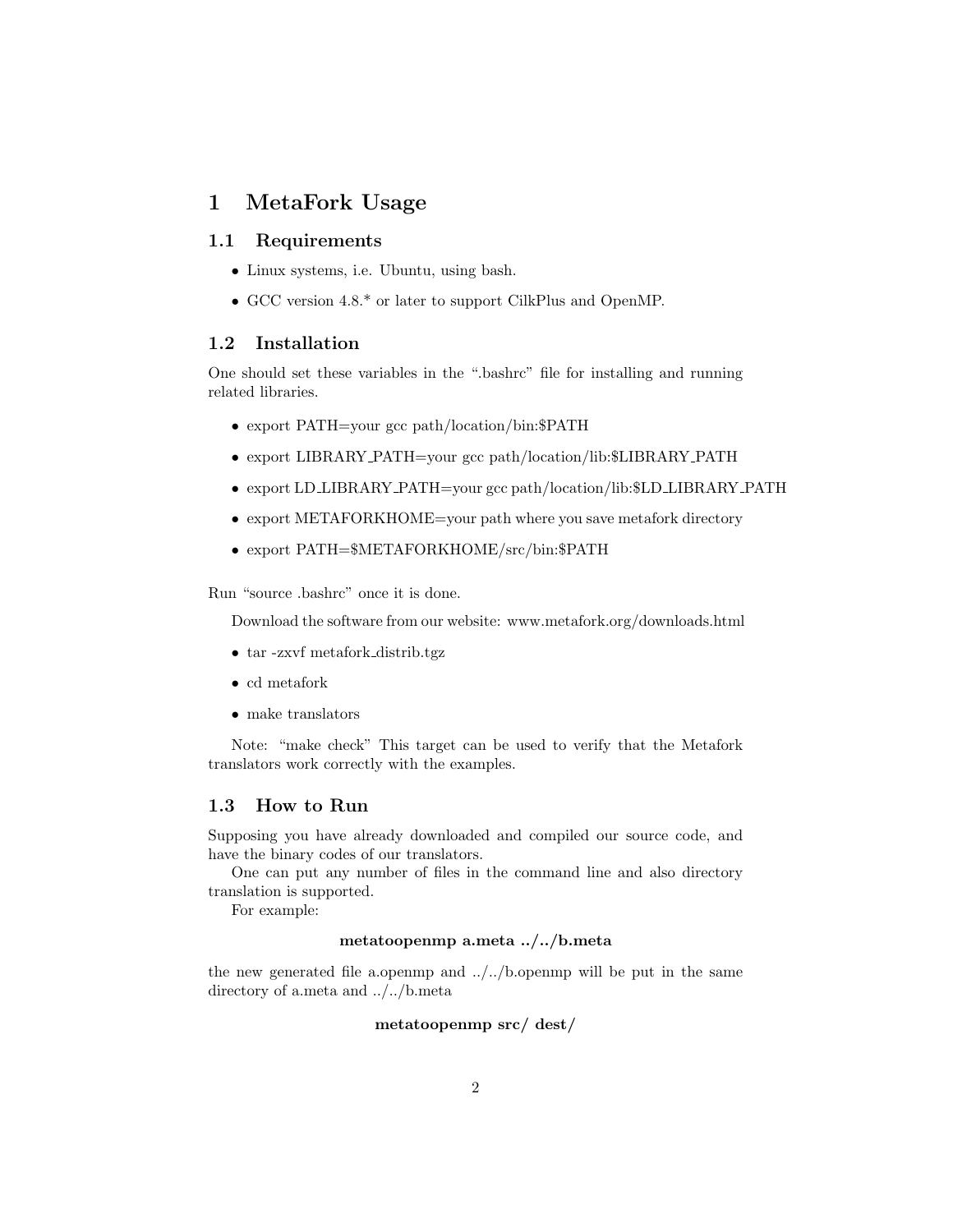if dest/ directory does not exist, then we will translate all files from src/ directory to dest/.

if dest/ directory exists, then we will translate all the files in src/ and dest/ directory locally.

#### metatoopenmp src/ -d dest/

"-d" indicates that dest/ is the target directory. In any case we will translate all the files from src/ to dest/.

Also you can print some debug information using "-v", "-verbose" or "– verbose".

In the command line only one "-d" is permitted. For example: the following cases is allowed:

> metatoopenmp a.meta src/ -d dest/ metatoopenmp a.meta src/ -v -d dest/ metatoopenmp a.meta src/ -d dest/ -v

the following is not allowed:

metatoopenmp a.meta -d dest/ src/ metatoopenmp a.meta src/ -d -v dest/ metatoopenmp a.meta src/ -d dest/ -d dest2/

## 2 AST

#### 2.1 General problem

When we implemented our translators, we have to use macros and ifedfs, so we looked into several papers to understand this question and that follows is a review of this literature.

A programming language is incomplete without the C pre-processor, Cpp [1]. As the designer and original implementor of  $C_{++}$ , Bjarne Stroustrup notes that "without the C preprocessor, C itself . . . would have been stillborn" [2].

Programmers can use Cpp to define constants, define new syntax, abbreviate repetitive or complicated constructs, support conditional compilation, and reduce or eliminate reliance on a compiler implementation.

Using these smart tricks, it can reduce programmer effort and improve portability and readability.

While from another point of view, Cpp is widely viewed as a source of difficulty for understanding and modifying C programs because of these tricks.

For example, when in the source file we encounter a pre-token "A", it is not necessarily the case that "A" is an identifier, since it maybe a marco which will be expanded later.

For "ifdefs", it is more complicated which may change the flow of the code.

So it is quite a challenge to develop style-preserving source-to-source transformation tools for C and C++. The main difficulty does not come from the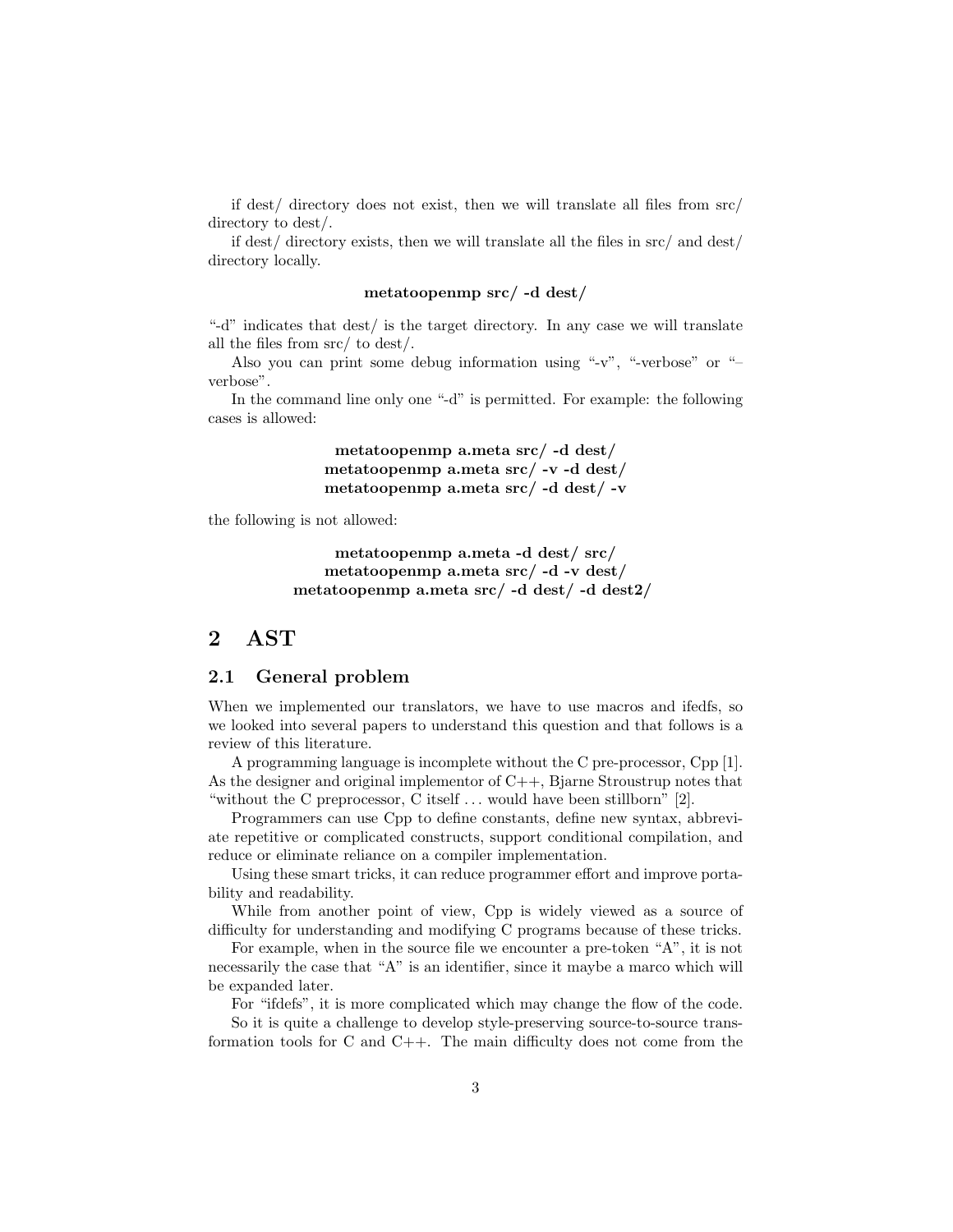complexity of those languages, but the general use of the Cpp, especially ifdefs and macros.

Developing source-to-source transformation tools is much easier as original source code is pre-processed so macros and ifdefs disappear.

Some of the source-to-source translators use this method like OMPI [3].

The disadvantage is obvious. For example the standard headfile "iostream" will be expanded after pre-processing. This makes the pre-processed code is quite big and unreadable since "iostream " has about 17427 lines.

In paper [4], the authors survey a great deal of publicly available C code to determine how Cpp is used in practice, and the results show that most Cpp usage follows fairly simple patterns.

According to the above conclusion, in paper [5], the authors normalize the macros and ifdefs according to heuristics and add them to the grammar as an ordinary token to parse  $C/C++$  source files without preprocessing. In the paper it says that their method still can not parse most of the  $C++$  code in the  $C++$ standard GNU library as this code uses advanced C++ features and macros not yet handled by their heuristics and grammar.

#### 2.2 Our solution

Our goal is to preserve the original code format as much as possible, so we need to handle these Cpps in our AST. This part is still under debugging.

For Macros, when parser encounters a token, first it checks whether it is a macro, if yes, the macro will be expanded in AST using yy scan string, also in AST we will mark that this is a macro, so when outputting the AST we just output the macro but not the content of that macro.

For ifdefs, all ifdefs will be evaluated. After evaluation, only one possible configuration of the source is processed like normal procedure. For the other configuration which is not satisfied, we do not parse the contents of that part, we instead record it in AST verbatim like comments and also output verbatim.

One exception is that for the ifdefs inside a parallel region, sometimes the parallel region will be outlined, so it is possible that the scope of the ifdefs will change and the sequence is that the behavior of the code will be affected. In this case, our solution is that the unsatisfied part will be discarded and we just parse the eligible branch, so when outputting the AST we will lose parts of the code. The programmer should avoid using ifdefs inside a parallel region.

Another problem that one should notice is that users can pass Macros through the command line. For example in gcc and  $g_{++}$ , one can use option -D, it is not recommended, since this information can not be caught by our translators.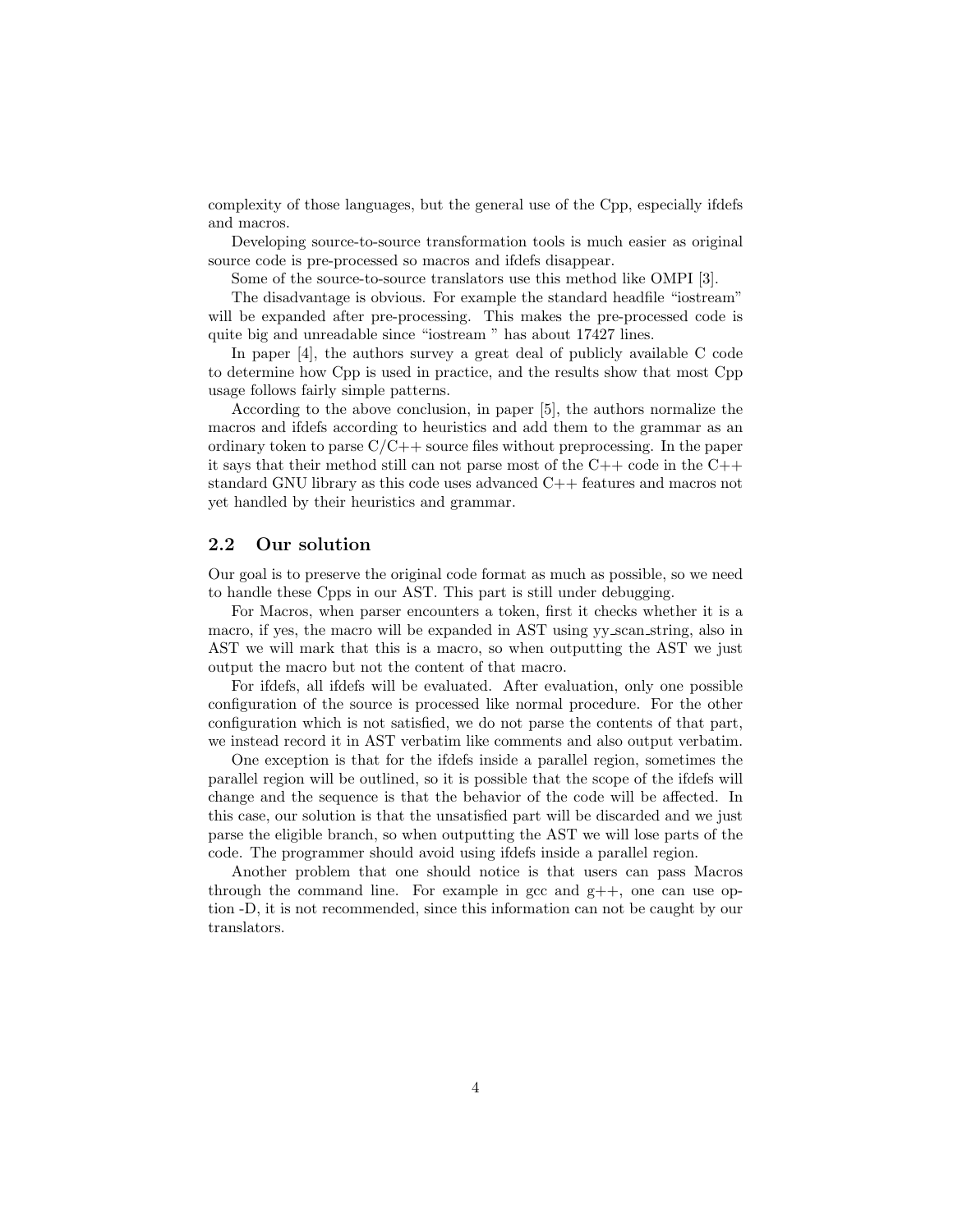# 3 Translation examples

Here are some examples showing how to translate codes among CILKPLUS, OpenMP and MetaFork.

```
long fib(long n)
{
    long x, y;
    if (n<2) return n;
    else if (n<BASE)
        return fib_serial(n);
    else
    {
        x = cilk_spawn fib(n-1);y = fib(n-2);cilk_sync;
        return (x+y);
    }
}
                              long fib(long n)
                              {
                                  long x, y;
                                  if (n<2) return n;
                                  else if (n<BASE)
                                      return fib_serial(n);
                                  else
                                  {
                                      x = meta_fork fib(n-1);y = fib(n-2);meta_join;
                                      return (x+y);
                                  }
                              }
```
Figure 1: Example of translating function spawn from CILKPLUS to METAFORK.

```
long fib(long n)
{
    long x, y;
    if (n<2) return n;
    else if (n<BASE)
        return fib_serial(n);
    else
    {
        x = meta_fork fib(n-1);y = fib(n-2);meta_join;
        return (x+y);
    }
}
                              long fib(long n)
                              {
                                  long x, y;
                                  if (n<2) return n;
                                  else if (n<BASE)
                                      return fib_serial(n);
                                  else
                                  {
                                      #pragma omp task shared(x)
                                      x = fib(n-1);y = fib(n-2);#pragma omp taskwait
                                      return (x+y);
                                  }
                              }
```
Figure 2: Example of translating function spawn from METAFORK to OPENMP.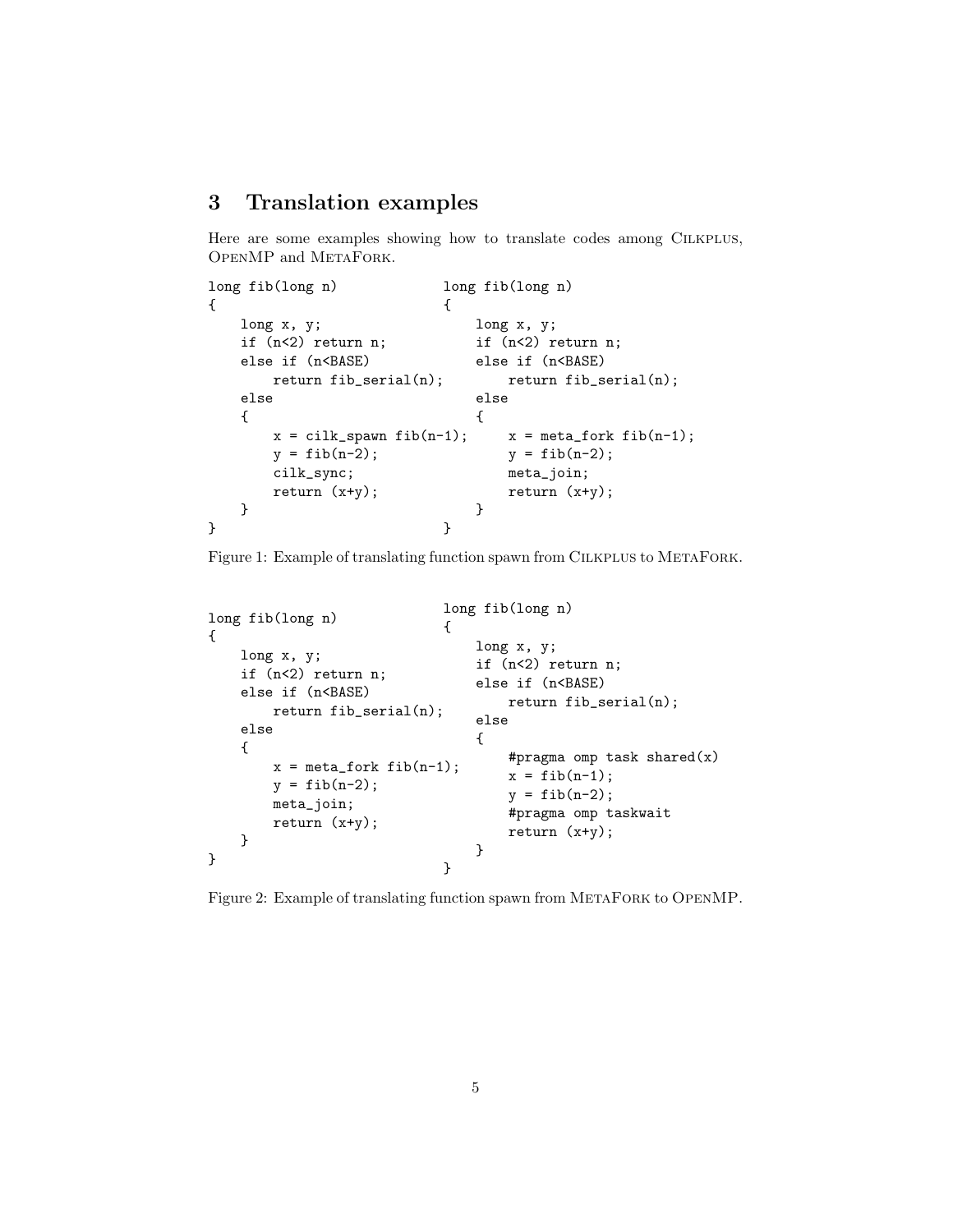```
int main()
{
 int a[ N ];
 int b = 0;
 #pragma omp parallel
 #pragma omp for private(b)
 for(int i = 0; i < N; i++){
   b = i ;a[i] = b;}
}
                             int main()
                             {
                               int a[ N ];
                               int b = 0;
                               meta_for (int i = 0; i < N; i++){
                                 int b;
                                b = i;
                                 a[i] = b;}
                             }
```
Figure 3: Example of translating parallel region from OPENMP to METAFORK.

```
int main()
{
  int sum_a=0, sum_b=0;
  int a[ 5 ] = \{0,1,2,3,4\};int b[ 5 ]= {0,1,2,3,4};
 meta_fork shared(sum_a){
      for(int i=0; i<5; i++)
        sum_a += a[i];
      }
 meta_fork shared(sum_b){
      for(int i=0; i<5; i++)
         sum_b += b[i];
      }
 meta_join;
}
                             void fork_func0(int* sum_a, int* a)
                             {
                                      for(int i=0; i<5; i++)
                                        (*sum_a) += a[ i ];
                             }
                             void fork_func1(int* sum_b, int* b)
                             {
                                      for(int i=0; i<5; i++)(*sum_b) += b[i];
                             }
                             int main()
                             {
                               int sum_a=0, sum_b=0;
                                int a[ 5 ] = \{0,1,2,3,4\};int b[ 5 ] = \{0,1,2,3,4\};cilk_spawn fork_func0(&sum_a, a);
                               cilk_spawn fork_func1(&sum_b, b);
                               cilk_sync;
                             }
```
Figure 4: Example of translating parallel region from METAFORK to CILKPLUS.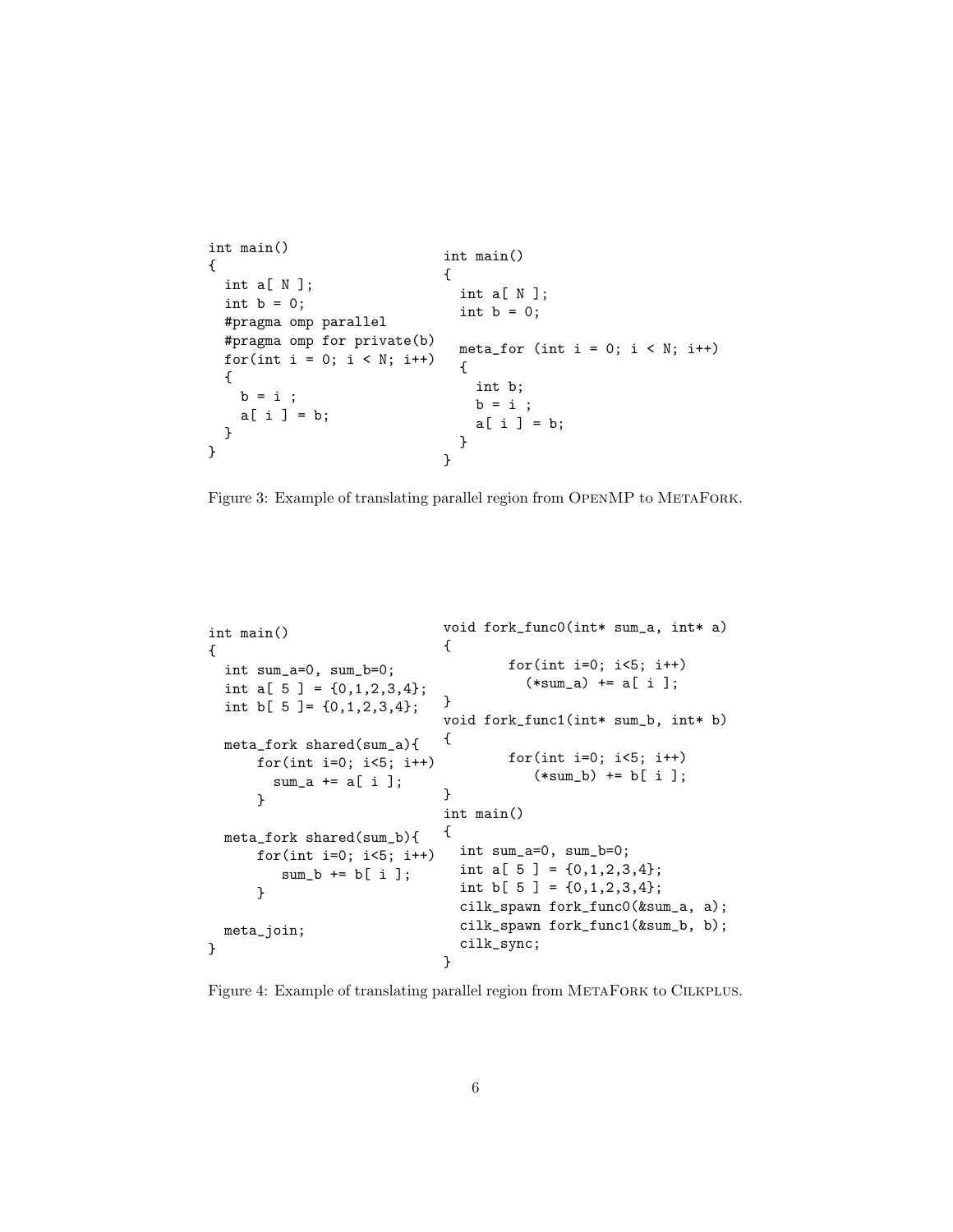```
void main()
{
   int i, j;
   #pragma omp parallel
   {
     #pragma omp sections
      {
         #pragma omp section
          {
              i++;
         }
         #pragma omp section
         {
              j++;
         }
      }
   }
}
                               void main()
                               {
                                 int i, j;
                                 {
                                   meta_fork shared(i)
                                   {
                                        i++;
                                   }
                                   meta_fork shared(j)
                                   {
                                        j++;
                                   }
                                   meta_join;
                                 }
                               }
```
Figure 5: Example of translating parallel region (sections) from OpenMP to METAFORK.

# 4 Grammar

In our translators, we add some our own grammars based on the ISO standard  $C/C++$  grammar [6] without changing any of the original grammars.

In the appendix part, the syntactic expression  $term_{opt}$  indicates that the term is optional.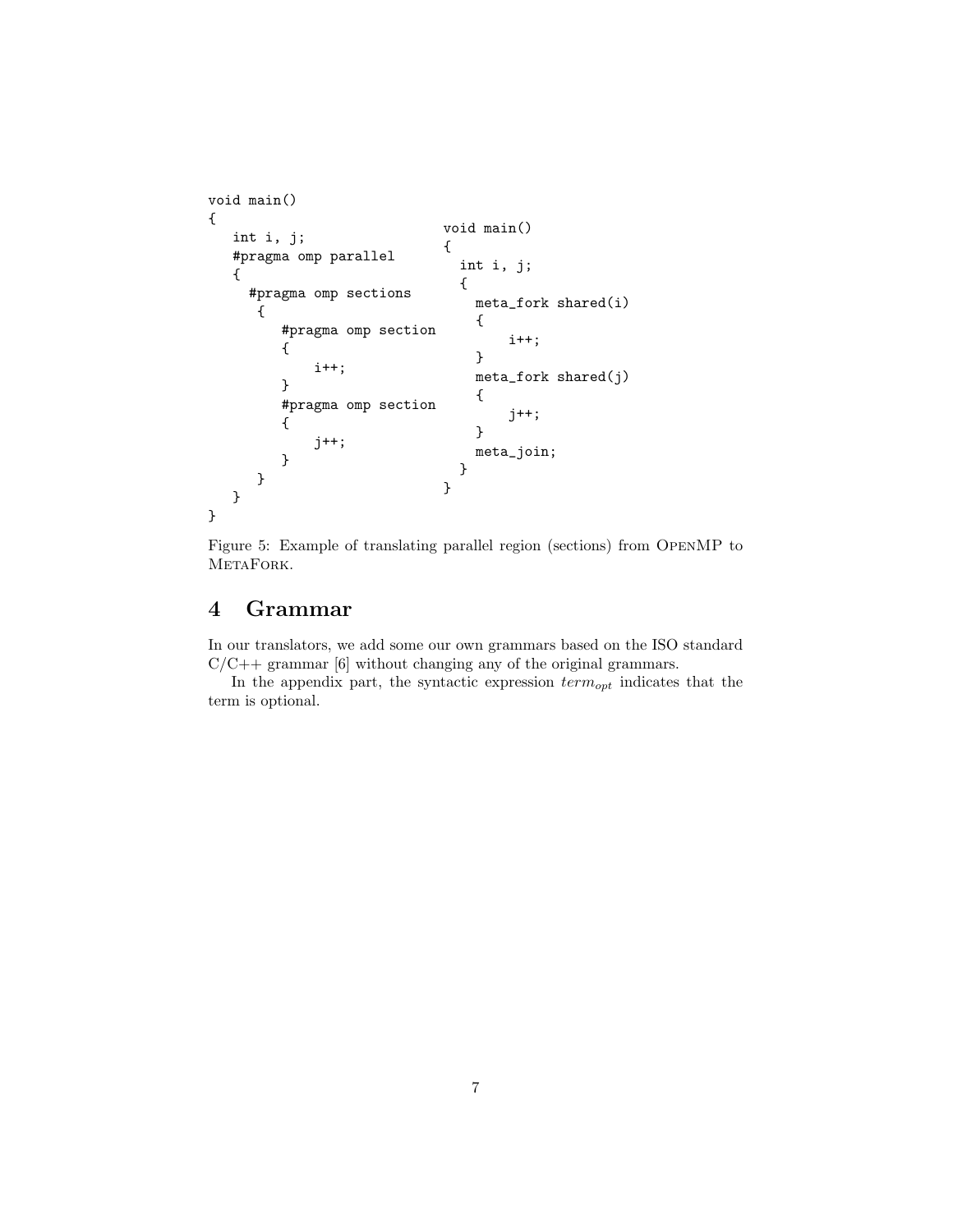# A MetaFork grammar

```
jump-statement:
    /*original rules plus following rule*/
   | METAJOIN ';'
    ;
statement:
   \rm /*<br>original rules plus following rule*/ \rm| meta construct
   ;
structured block:
   statement
    ;
meta construct:
   METAFORK SHARED<sub>opt</sub> '(<sub>opt</sub>' variable list<sub>opt</sub>')<sub>opt</sub>' structured block
    ;
   grainsize-pragma:
   # pragma meta grainsize = expression new-line
    ;
   in C:
   iteration-statement:
   /*original rules plus following rule*/
   | grainsize-pragmaopt METAFOR (declaration expressionopt ; expressionopt
) statement
    ;
   in cplusplus:
   iteration-statement:
   /*original rules plus following rule*/
   | grainsize-pragmaopt METAFOR ( for-init-statement conditionopt ; expres-
sionopt ) statement
```

```
;
```
# B Openmp grammar

```
declaration:
```

```
/*original rules plus following two rules*/
   | threadprivate directive
    ;
statement:
   /*original rules plus following two rules*/
    | openmp construct
    ;
in C:
block item:
```

```
/*original rules plus following two rules*/
```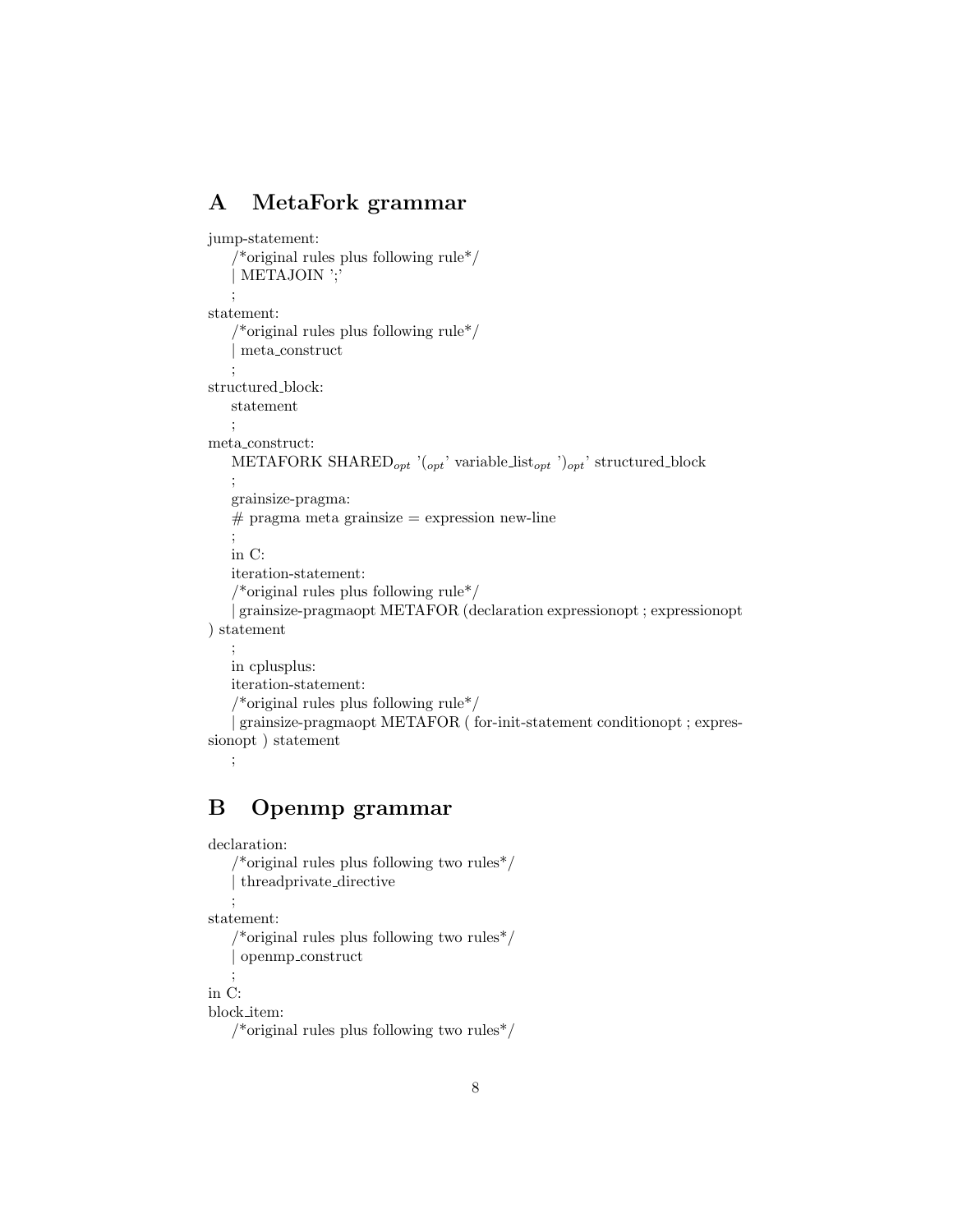```
| openmp directive
    ;
in cplusplus:
statement-seq:
    /*original rules plus following two rules*/
     | openmp directive
    | statement-seq openmp directive
   ;
openmp construct:
   parallel construct
     | for construct
     | sections construct
     \emph{single\_construct}| parallel for construct
     | parallel sections construct
     | master construct
     | critical construct
     | atomic construct
     \operatorname{ordered\_construct}| task construct
   ;
openmp directive:
   barrier directive
     flush_directive
     | taskwait directive
     | taskyield directive
    ;
structured block:
   statement
   ;
parallel construct:
   parallel directive structured block
   ;
parallel directive:
   PRAGMA OMP OMP PARALLEL parallel clause optseq NEWLINE
    ;
parallel clause optseq:
   // empty
    | parallel clause optseq parallel clause
    | parallel clause optseq ',' parallel clause
    ;
parallel clause:
   unique parallel clause
   | data clause
   ;
unique parallel clause:
```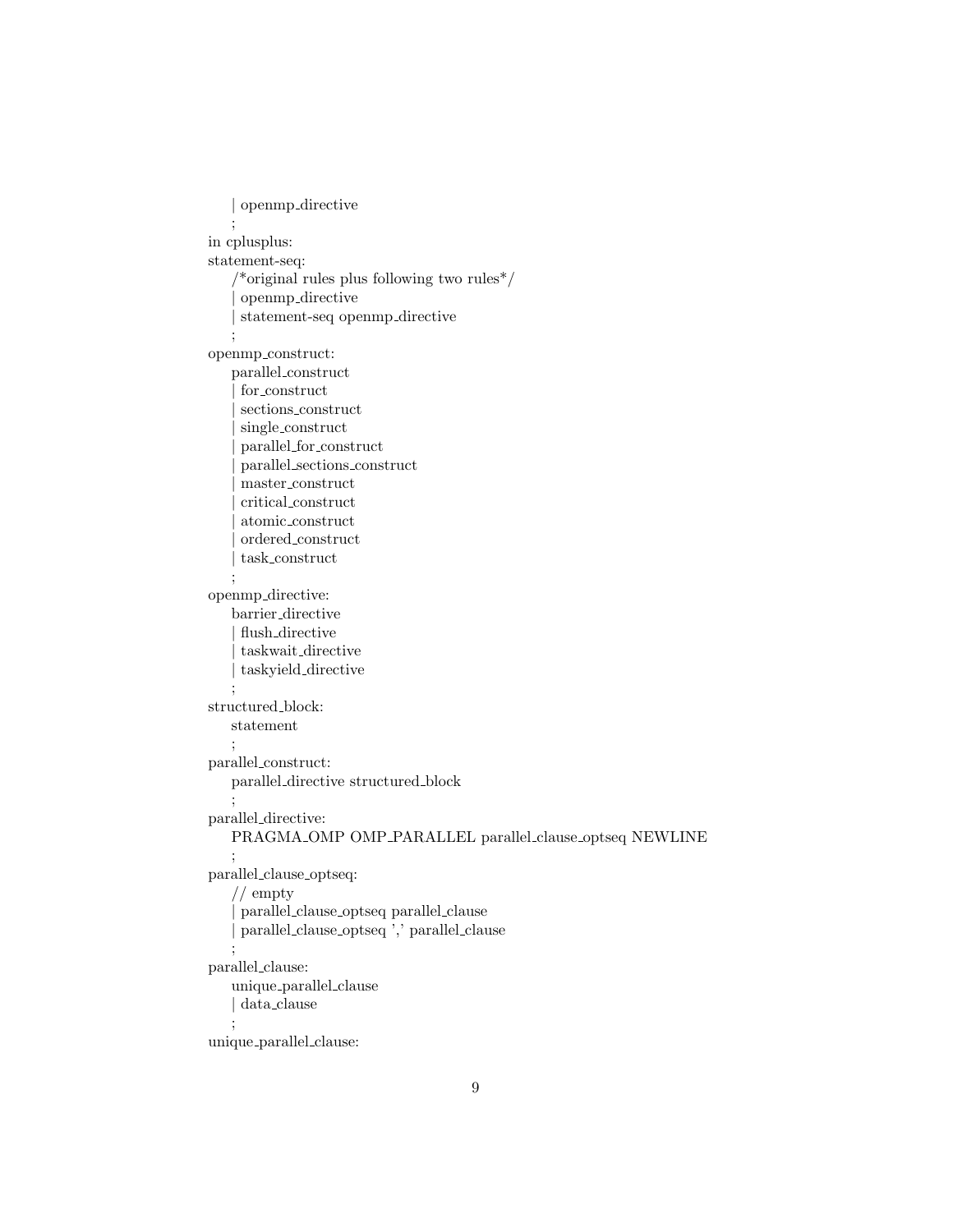```
OMP IF '(' sc pause openmp(); expression ')'
   | OMP NUMTHREADS '(' sc pause openmp(); expression ')'
   ;
for construct:
   for directive iteration statement for
   ;
for_directive:
   PRAGMA OMP OMP FOR for clause optseq NEWLINE
   ;
for clause optseq:
   // empty
    | for clause optseq for clause
    | for clause optseq ',' for clause
   ;
for clause:
   unique for clause
    | data clause
    | OMP NOWAIT
   ;
unique for clause:
   OMP ORDERED
    | OMP SCHEDULE '(' schedule kind ')'
    | OMP SCHEDULE '(' schedule kind ',' sc pause openmp(); expression ')'
    | OMP SCHEDULE '(' OMP AFFINITY ',' expression ')'
   | OMP COLLAPSE '(' expression /* CONSTANT */ ')' /* OpenMP V3.0
*/
   ;
schedule kind:
   OMP STATIC
   | OMP DYNAMIC
    | OMP GUIDED
    | OMP RUNTIME
    | OMP AUTO
   ;
sections construct:
   sections directive section scope
   ;
sections directive:
   PRAGMA OMP OMP SECTIONS sections clause optseq NEWLINE
   ;
sections clause optseq:
   // empty
    | sections clause optseq sections clause
    sections_clause_optseq ',' sections_clause
   ;
```
sections clause: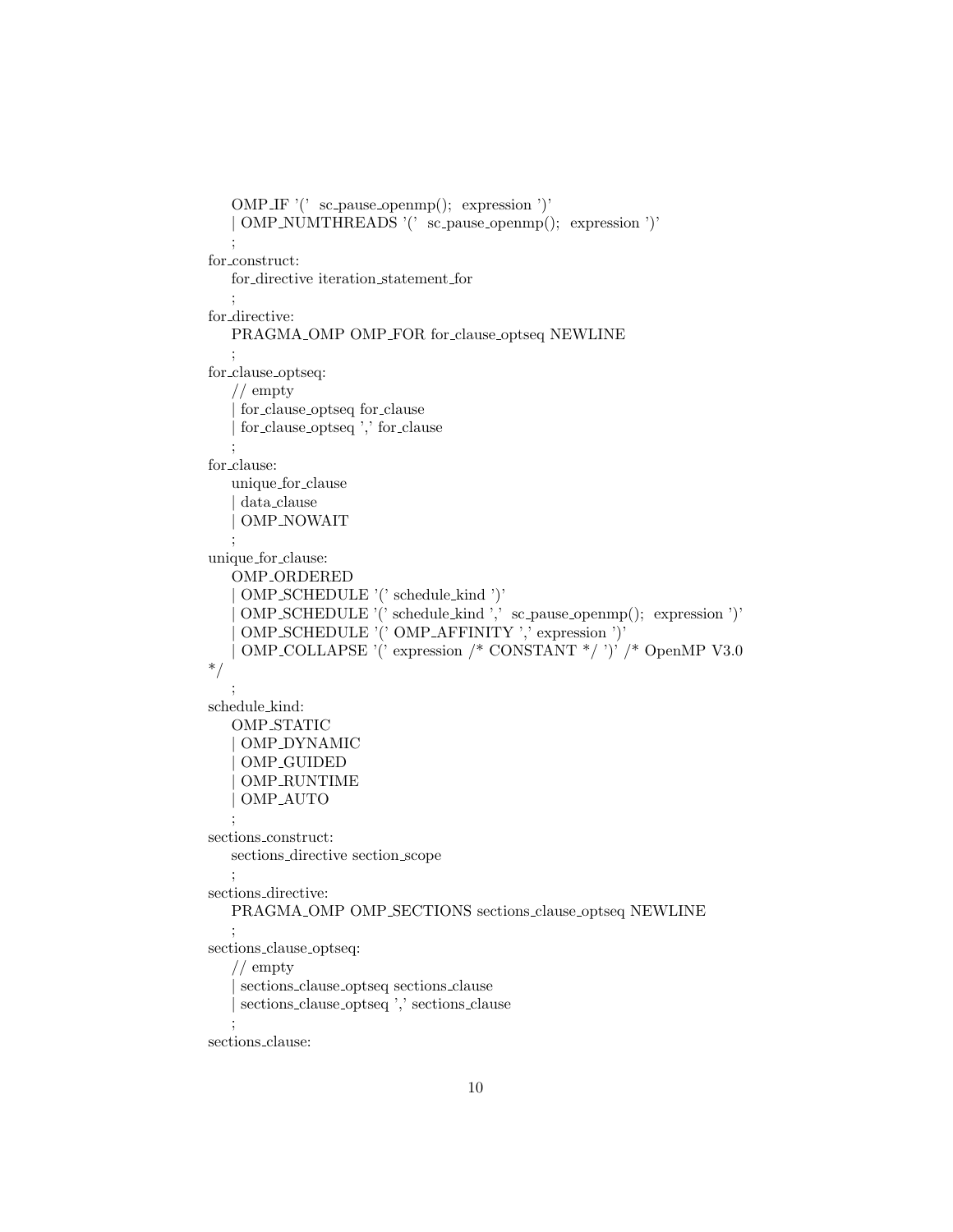```
data clause
   | OMP NOWAIT
   ;
section scope:
   '' section sequence ''
   ;
section sequence:
   structured block
    | section directive structured block
    section_sequence section_directive structured_block
   ;
section directive:
   PRAGMA OMP OMP SECTION NEWLINE
   ;
single construct:
   single directive structured block
   ;
single directive:
   PRAGMA OMP OMP SINGLE single clause optseq NEWLINE
   ;
single clause optseq:
   // empty
    | single clause optseq single clause
    | single clause optseq ',' single clause
   ;
single clause:
   data clause
   | OMP NOWAIT
   ;
parallel for construct:
   parallel for directive iteration statement for
   ;
parallel for directive:
   PRAGMA OMP OMP PARALLEL OMP FOR parallel for clause optseq NEW-
LINE
   ;
parallel for clause optseq:
   // empty
    | parallel for clause optseq parallel for clause
    | parallel for clause optseq ',' parallel for clause
   ;
parallel for clause:
   unique parallel clause
    | unique for clause
   | data clause
   ;
```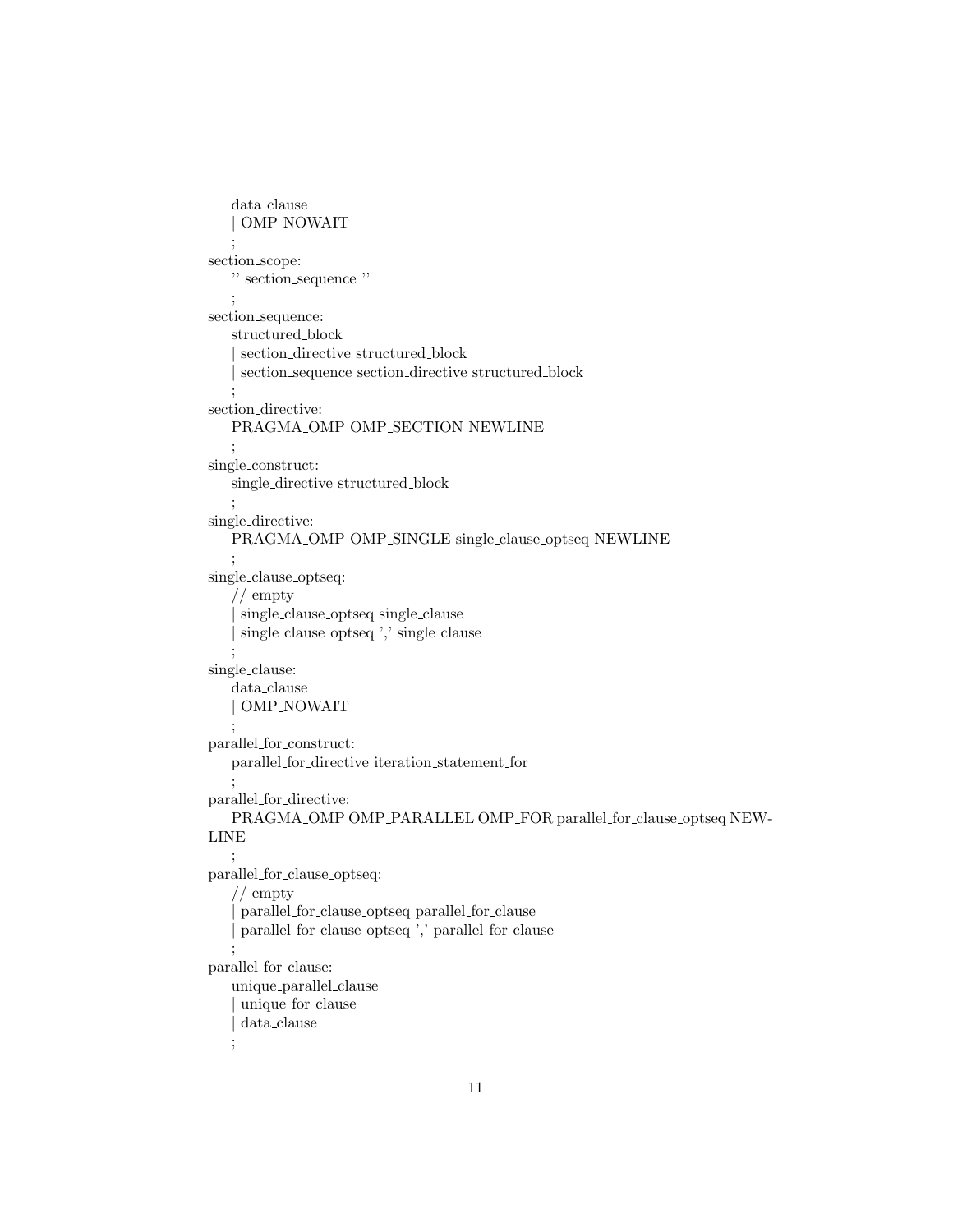```
parallel sections construct:
   parallel sections directive section scope
   ;
parallel sections directive:
   PRAGMA OMP OMP PARALLEL OMP SECTIONS parallel sections clause optseq
NEWLINE
   ;
parallel sections clause optseq:
   // empty
    | parallel sections clause optseq parallel sections clause
    | parallel sections clause optseq ',' parallel sections clause
   ;
parallel sections clause:
   unique parallel clause
   | data clause
   ;
task construct:
   task directive structured block
   ;
task directive:
   PRAGMA OMP OMP TASK task clause optseq NEWLINE
   ;
task clause optseq:
   // empty
    | task clause optseq task clause
    | task clause optseq ',' task clause
   ;
task clause:
   unique task clause
   | data clause
   ;
unique_task_clause:
   OMP IF '(' expression ')'
   | OMP UNTIED
    | OMP FINAL '(' expression ')'
   | OMP MERGEABLE
   ;
\, master_construct:
   master directive structured block
   ;
master directive:
   PRAGMA OMP OMP MASTER NEWLINE
   ;
critical construct:
   critical directive structured block
   ;
```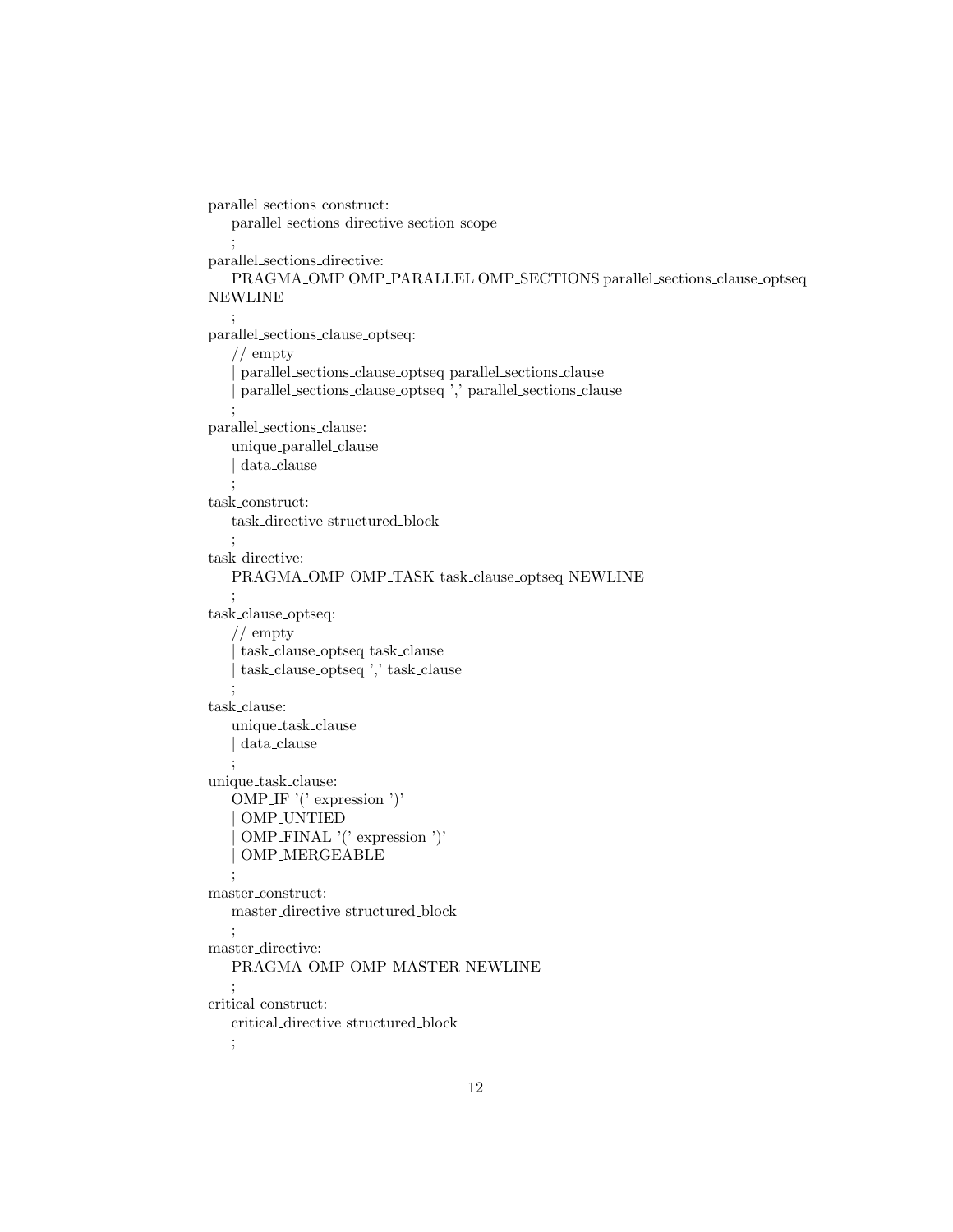```
critical directive:
  PRAGMA OMP OMP CRITICAL NEWLINE
  | PRAGMA OMP OMP CRITICAL region phrase NEWLINE
   ;
region phrase:
  '(' IDENTIFIER ')'
  \bullettaskwait directive:
  PRAGMA_OMP OMP_TASKWAIT NEWLINE
   ;
taskyield directive:
  PRAGMA OMP OMP TASKYIELD NEWLINE
   ;
barrier directive:
  PRAGMA OMP OMP BARRIER NEWLINE
   ;
atomic construct:
  atomic directive expression statement
   ;
atomic directive:
  PRAGMA OMP OMP ATOMIC NEWLINE
   PRAGMA_OMP OMP_ATOMIC OMP_WRITE NEWLINE
   PRAGMA_OMP OMP_ATOMIC OMP_READ NEWLINE
   PRAGMA_OMP OMP_ATOMIC OMP_UPDATE NEWLINE
   ;
flush_directive:
  PRAGMA OMP OMP FLUSH NEWLINE
  | PRAGMA OMP OMP FLUSH flush vars NEWLINE
   ;
flush_vars:
   '(' variable list ')'
  ;
ordered construct:
  ordered directive structured block
   ;
ordered directive:
  PRAGMA OMP OMP ORDERED NEWLINE
  ;
threadprivate directive:
  PRAGMA_OMP_THREADPRIVATE '(' thrprv_variable_list ')' NEWLINE
   ;
data clause:
  OMP PRIVATE '(' variable list ')'
   | OMP COPYPRIVATE '(' variable list ')'
   | OMP FIRSTPRIVATE '(' variable list ')'
   | OMP LASTPRIVATE '(' variable list ')'
```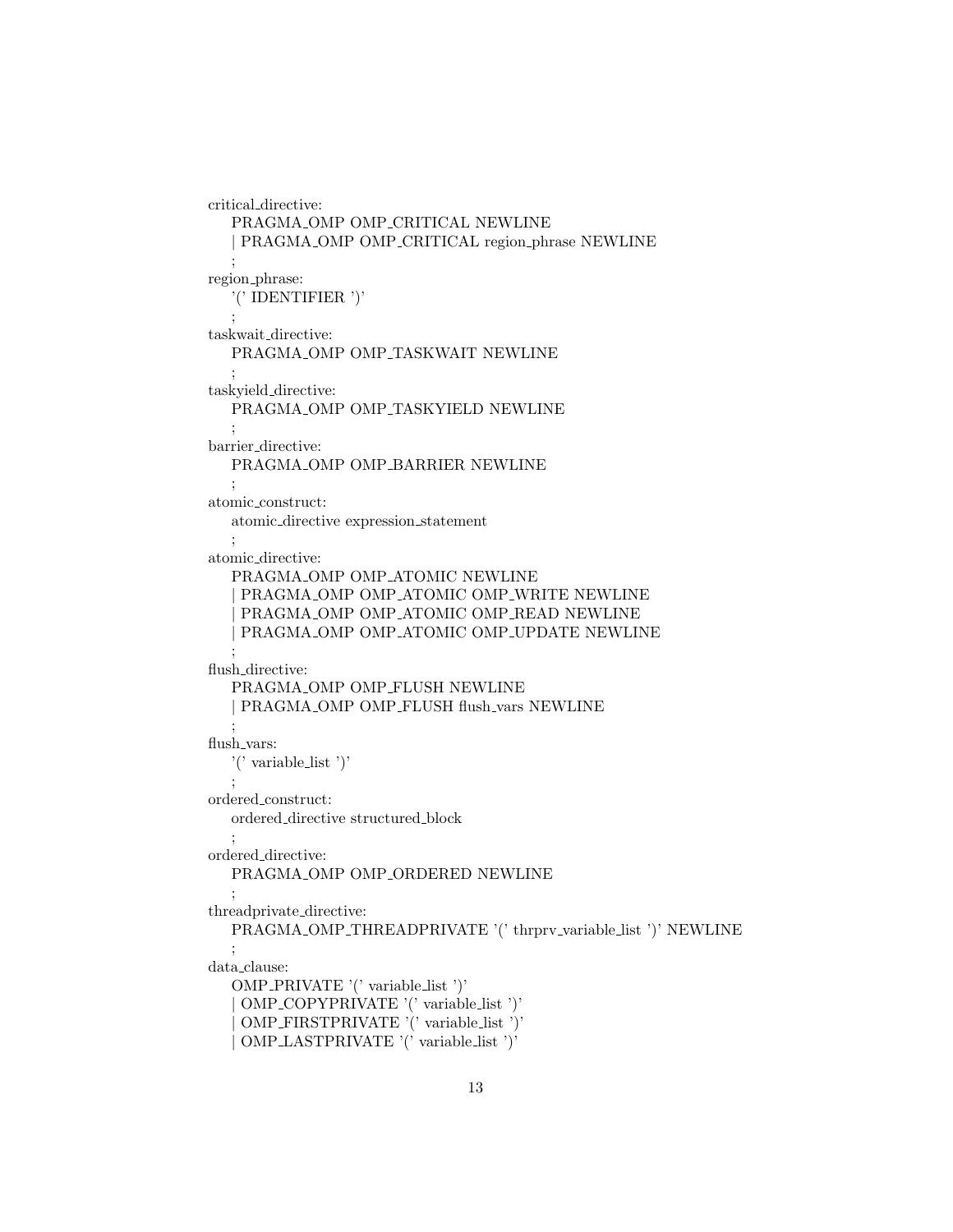```
| OMP SHARED '(' variable list ')'
     | OMP DEFAULT '(' OMP SHARED ')'
    | OMP DEFAULT '(' OMP NONE ')'
     | OMP REDUCTION '(' reduction operator ':' variable list ')'
    | OMP COPYIN '(' variable list ')'
    ;
reduction operator:
   '+'
   | \cdot * \cdot, \cdot| '&'
    | \cdot<sup>5</sup>
     | '|'
    | AND OP
    | OR OP
     | OMP MIN
    | OMP MAX
    ;
variable list:
   IDENTIFIER
   | variable list ',' IDENTIFIER
   ;
thrprv_variable_list:
   IDENTIFIER
   | thrprv variable list ',' IDENTIFIER
   ;
```
# C CilkPlus Grammar

```
jump-statement:
    /*original rules plus following rule*/ \,| CILKSYNC ;
    ;
postfix-expression:
    /*original rules plus following rule*/
     <code>CILKSPAWN</code> postfix-expression ( <code>expression-list<sub>opt</sub> )</code>
    ;
grainsize-pragma:
    # pragma cilk grainsize = expression new-line
    ;
in C:
iteration-statement:
    /*original rules plus following rule*/
     grainsize-pragma<sub>opt</sub> CILKFOR (declaration expression<sub>opt</sub> ; expression<sub>opt</sub> )
statement
```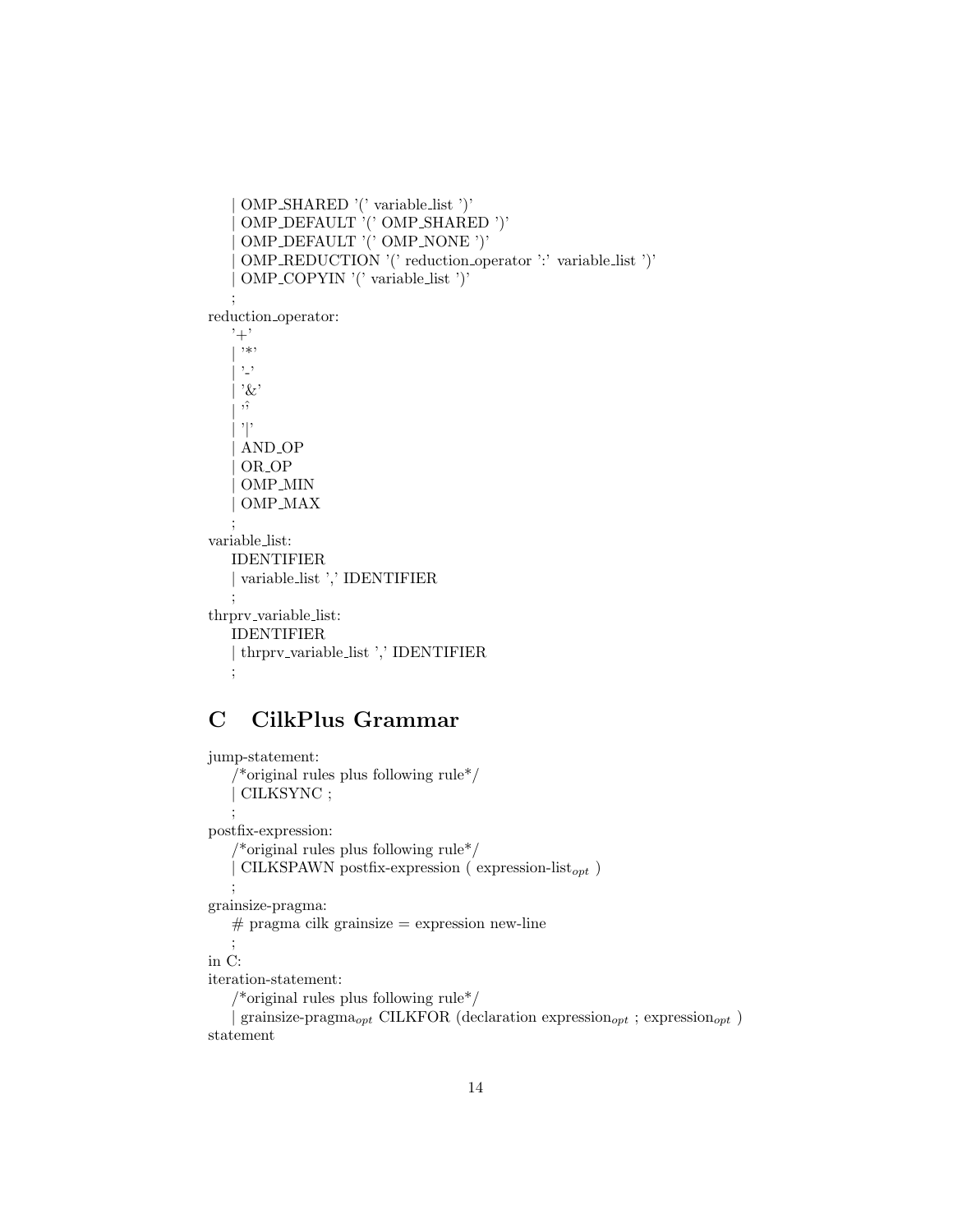; in cplusplus: iteration-statement: /\*original rules plus following rule\*/ | grainsize-pragma<sub>opt</sub> CILKFOR ( for-init-statement condition<sub>opt</sub> ; expression<sub>opt</sub> ) statement ;

# D C++ grammar

#### D.1 C++ Expression

```
primary-expression:
   literal
     | this
     | ( expression )
     id-expression
     | lambda-expression
    ;
id-expression:
    unqualified-id
    | qualified-id
    ;
unqualified-id:
   identifier
     | operator-function-id
     | conversion-function-id
     | literal-operator-id
     \sim class-name
     | ∼ decltype-specifier
     | template-id
    ;
qualified-id:
   nested-name-specifier template_{opt} unqualified-id
     | :: identifier
     | :: operator-function-id
     | :: literal-operator-id
     :: template-id
    ;
nested-name-specifier:
    ::<sub>opt</sub> type-name ::::_{opt} namespace-name ::{\rm deck} ::
     | nested-name-specifier identifier ::
```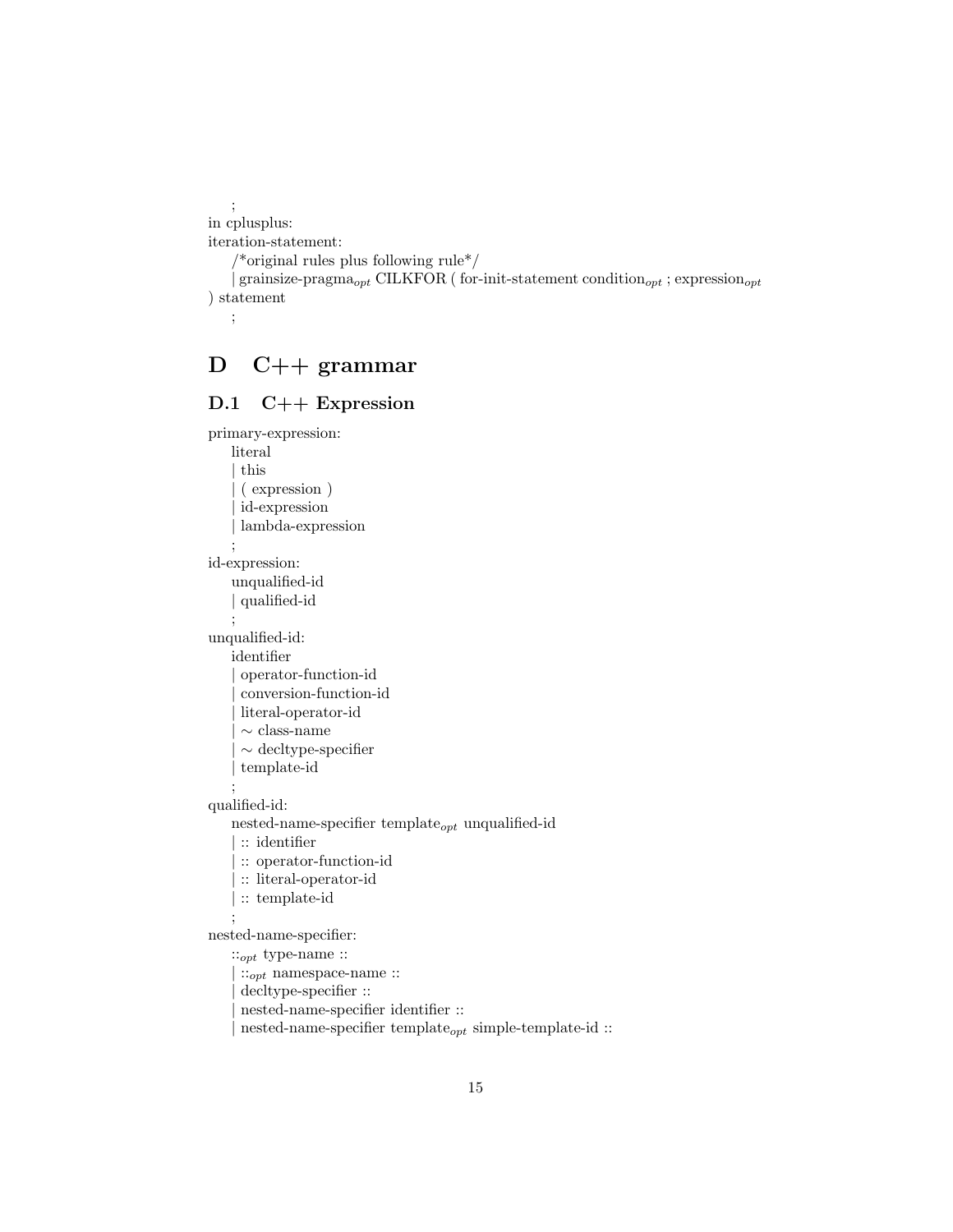```
;
lambda-expression:
   lambda-introducer lambda-declarator_{opt} compound-statement
    ;
lambda-introducer:
    \left[ \text{ lambda-capture}_{opt} \right];
lambda-capture:
    capture-default
     | capture-list
     | capture-default , capture-list
    ;
capture-default:
    &
    | =;
capture-list:
    capture ...opt
    | capture-list , capture ...opt
    ;
capture:
   identifier
    | & identifier
     | this
    ;
lambda-declarator:
    ( parameter-declaration-clause ) mutable_{opt}{\rm exception\text{-}specification}_{opt} attribute-specifier-seq<sub>opt</sub> trailing-return-type<sub>opt</sub>
    ;
postfix-expression:
    primary-expression
     | postfix-expression [ expression ]
     | postfix-expression [ braced-init-list ]
      postfix-expression (\text{expression-list}_{opt})
      \mbox{simple-type-specific}\left( \mbox{ expression-list}_{opt} \right)typename-specificer (expression-list<sub>opt</sub>)simple-type-specifier braced-init-list
      | typename-specifier braced-init-list
      \text{postfix-expression}. template<sub>opt</sub> id-expression
      \text{postfix-expression} \rightarrow \text{template}_{opt} \text{ id-expression}| postfix-expression . pseudo-destructor-name
      | postfix-expression − > pseudo-destructor-name
      | postfix-expression ++
     | postfix-expression −−
     dynamic_cast < type-id > ( expression )
     static\_cast < type-id > (expression)
```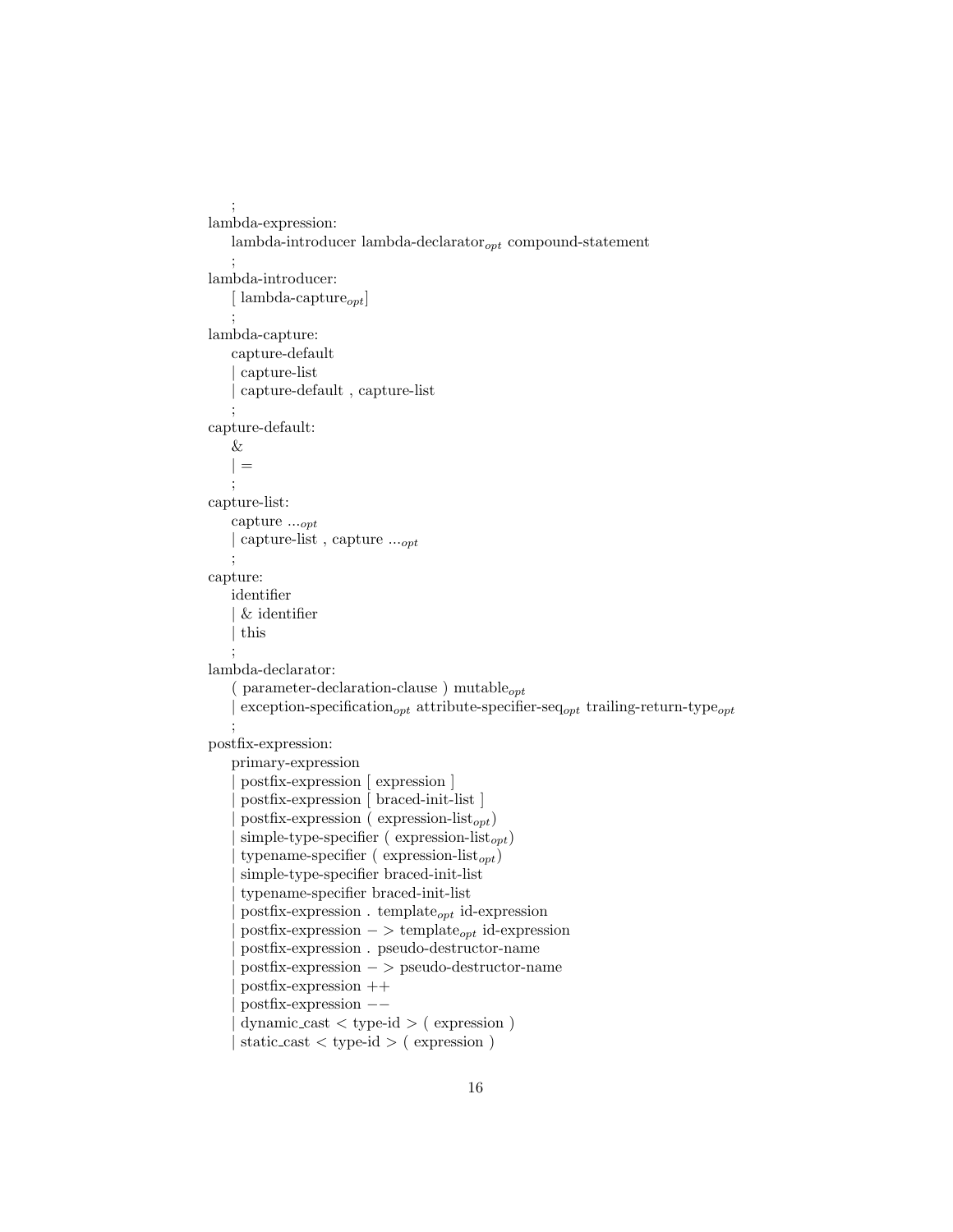```
| reinterpret cast < type-id > ( expression )
     const\_{cast} < type-id > ( expression )
     | typeid ( expression )
     | typeid ( type-id )
    ;
expression-list:
   initializer-list
    ;
pseudo-destructor-name:
   nested-name-specifier_{opt} type-name :: type-name
     | nested-name-specifier template simple-template-id :: type-name
     n nested-name-specifier_{opt} type-name
       decltype-specifier
    ;
unary-expression:
   postfix-expression
     | ++ cast-expression
     | −− cast-expression
     | unary-operator cast-expression
     size of unary-expression
     sizeof ( type-id )
     sizeof ... ( identifier )
     alignof ( type-id )
     | noexcept-expression
     | new-expression
     | delete-expression
    ;
unary-operator:
    *
    | &
     +\overline{\phantom{a}}\vert !
   | ∼
   ;
new-expression:
   ::_{opt}new-placement<sub>opt</sub> new-type-id new-initializer<sub>opt</sub>
    \vert::<sub>opt</sub>new new-placement<sub>opt</sub>( type-id ) new-initializer<sub>opt</sub>
    ;
new-placement:
   ( expression-list )
    ;
new-type-id:
   type-specifier-seq new-declarator_{opt};
new-declarator:
```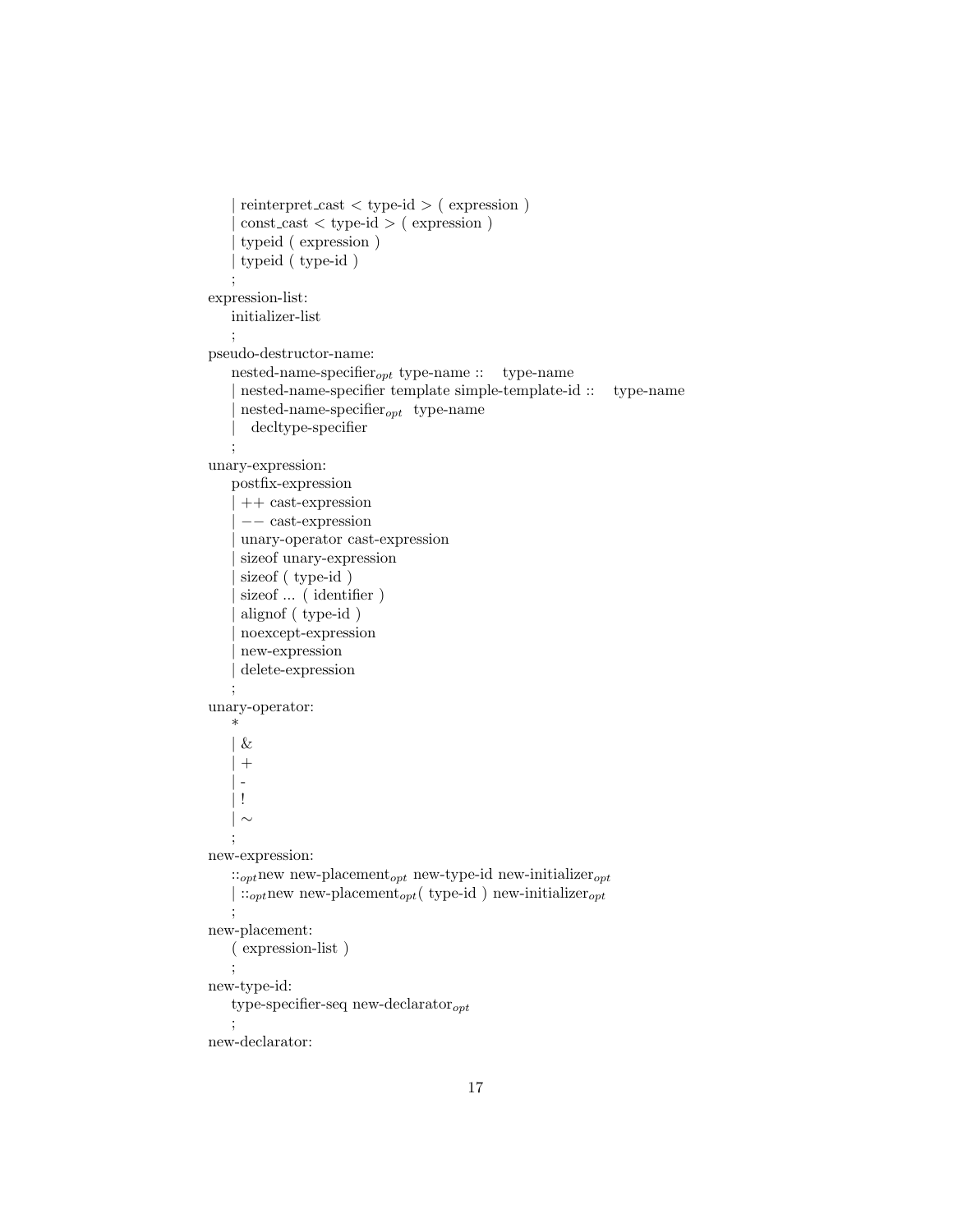```
ptr-operator new-declarator_{opt}| noptr-new-declarator
    ;
noptr-new-declarator:
     expression \vert attribute-specifier-seq<sub>opt</sub>
    noptr-new-declarator \lceil constant-expression \rceil attribute-specifier-seq<sub>opt</sub>
    ;
new-initializer:
    ( expression-list<sub>opt</sub>)| braced-init-list
    ;
delete-expression:
   ::_{opt}delete cast-expression
   | ::<sub>opt</sub>delete [ ] cast-expression
   ;
noexcept-expression:
   noexcept ( expression )
    ;
cast-expression:
   unary-expression
   | ( type-id ) cast-expression
   ;
pm-expression:
   cast-expression
     | pm-expression .* cast-expression
     | pm-expression − > ∗ cast-expression
    ;
multiplicative-expression:
   pm-expression
     | multiplicative-expression * pm-expression
     | multiplicative-expression / pm-expression
     multiplicative-expression \% pm-expression;
additive-expression:
   multiplicative-expression
     additive-expression + multiplicative-expression
    | additive-expression - multiplicative-expression
    ;
shift-expression:
   additive-expression
    | shift-expression << additive-expression
     | shift-expression >> additive-expression
    ;
relational-expression:
   shift-expression
    | relational-expression < shift-expression
```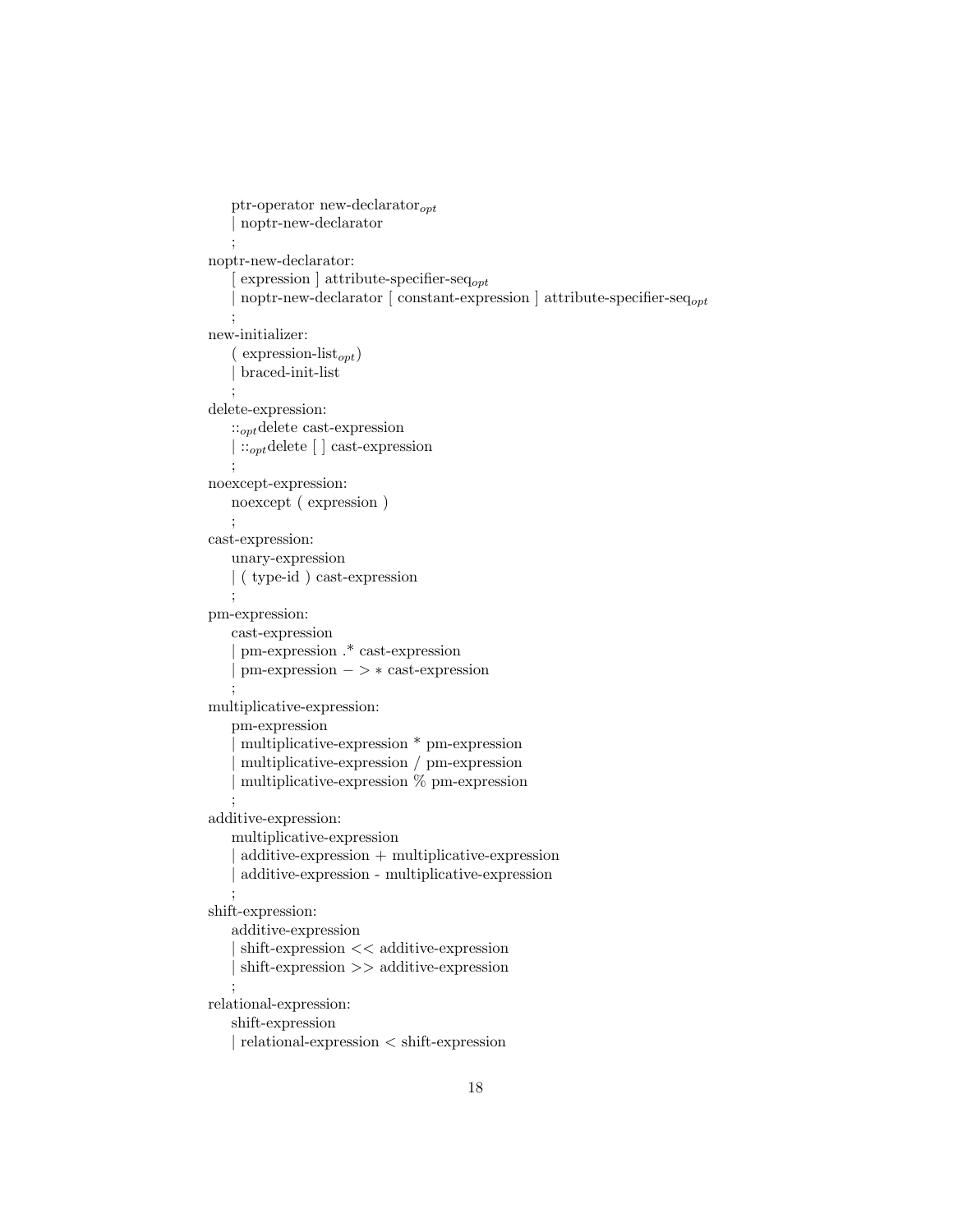```
| relational-expression > shift-expression
    relational-expression \leq shift-expression| relational-expression >= shift-expression
   ;
equality-expression:
   relational-expression
    equality-expression == relational-expressionequality-expression != relational-expression;
and-expression:
   equality-expression
   | and-expression & equality-expression
   ;
exclusive-or-expression:
   and-expression
   | exclusive-or-expression ˆ and-expression
   ;
inclusive-or-expression:
   exclusive-or-expression
   | inclusive-or-expression | exclusive-or-expression
   ;
logical-and-expression:
   inclusive-or-expression
   | logical-and-expression && inclusive-or-expression
   ;
logical-or-expression:
   logical-and-expression
   | logical-or-expression || logical-and-expression
   ;
conditional-expression:
   logical-or-expression
   | logical-or-expression ? expression : assignment-expression
   ;
assignment-expression:
   conditional-expression
    | logical-or-expression assignment-operator initializer-clause
   | throw-expression
   ;
assignment-operator:
   =
     *_{=}/ =% =+=-| \rangle =
```

```
19
```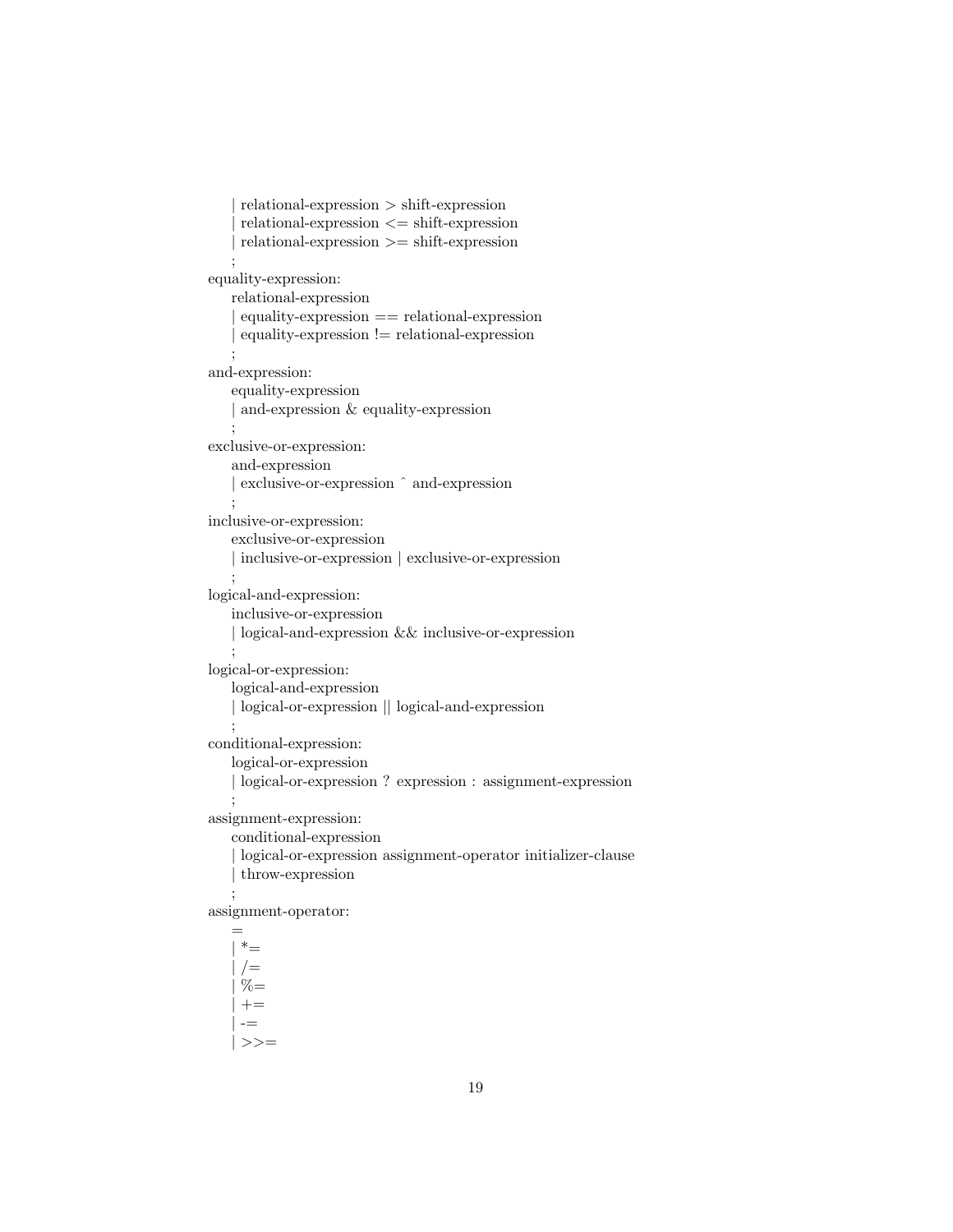```
<<=&=\hat{ } =| |=
    ;
expression:
```

```
assignment-expression
   | expression , assignment-expression
   ;
constant-expression:
   conditional-expression
```

```
;
```
### D.2 C++ Statement

```
statement:
   labeled-statement
```

```
attribute-specifier-seq_{opt} expression-statement
     \text{attribute-specific}r-seq<sub>opt</sub> compound-statement
      \text{attribute-specific}r-seq<sub>opt</sub> selection-statement
      \text{attribute-specific}regort iteration-statement
     \text{attribute-specific}r-seq<sub>opt</sub> jump-statement
     | declaration-statement
     attribute-specifier-seq_{opt} try-block
    ;
labeled-statement:
    attribute-specifier-seq<sub>opt</sub> identifier : statement
     \text{attribute-specific} \text{reg}_{\text{opt}} \text{case constant-expression}: \text{statement}attribute-specifier-seq_{opt}default : statement
    ;
expression-statement:
    \text{expression}_{opt};;
compound-statement:
   statement-seqopt
    ;
statement-seq:
   statement
    | statement-seq statement
    ;
selection-statement:
   if ( condition ) statement
    | if ( condition ) statement else statement
    | switch ( condition ) statement
    ;
condition:
```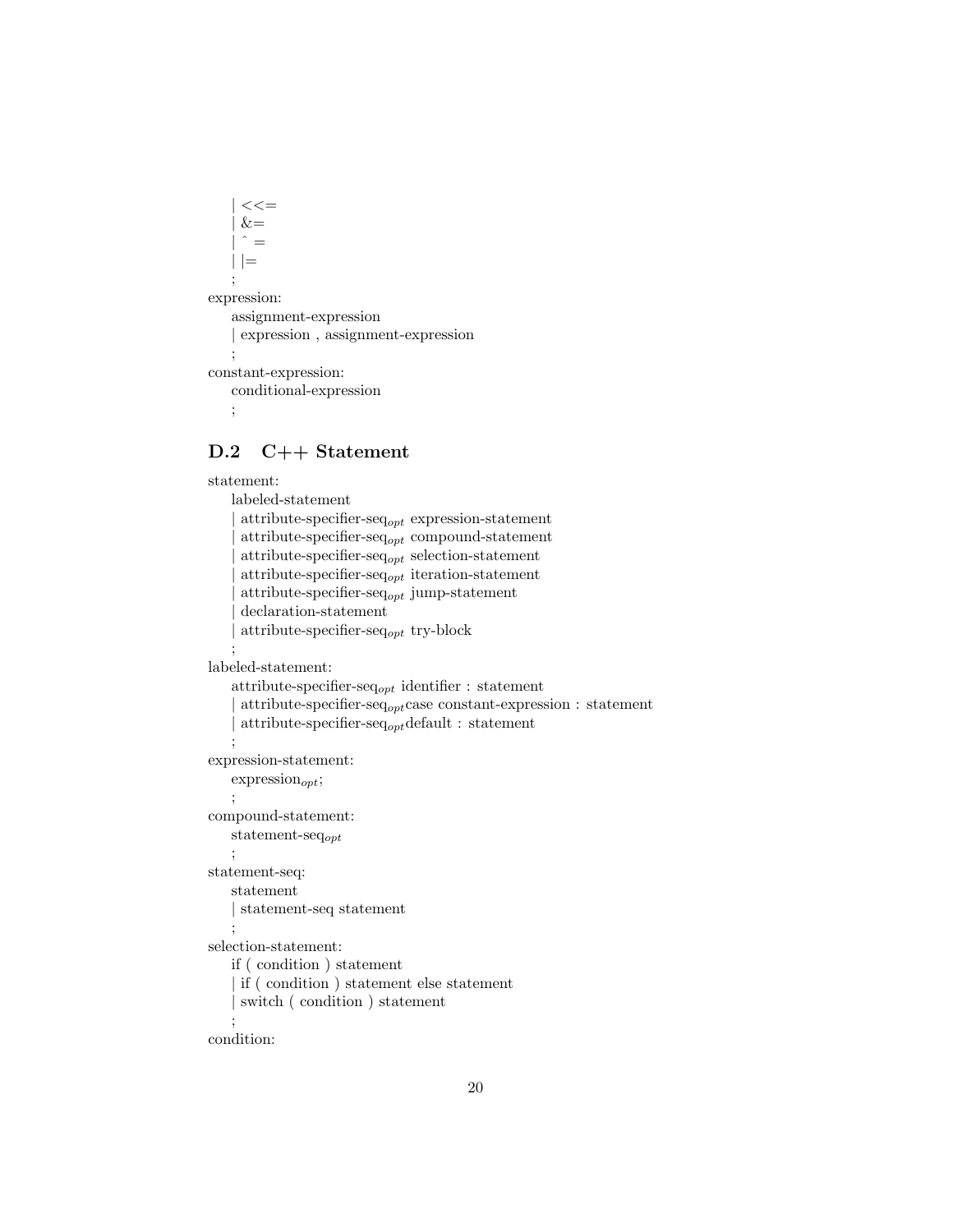```
expression
     attribute-specifier-seq<sub>opt</sub> decl-specifier-seq declarator = initializer-clause
     \text{attribute-specific}r-seq<sub>opt</sub> decl-specifier-seq declarator braced-init-list
    ;
iteration-statement:
    while ( condition ) statement
     do statement while ( expression ) ;
     for ( for-init-statement condition<sub>opt</sub>; expression<sub>opt</sub>) statement
     | for ( for-range-declaration : for-range-initializer ) statement
    ;
for-init-statement:
    expression-statement
    | simple-declaration
    ;
for-range-declaration:
    attribute-specifier-seq_{opt} decl-specifier-seq declarator
    ;
for-range-initializer:
   expression
    | braced-init-list
    ;
jump-statement:
    break ;
     | continue ;
     return expression<sub>opt</sub>;
     return braced-init-list;
     | goto identifier ;
    ;
declaration-statement:
   block-declaration
    ;
```
### D.3 C++ Declarations

```
declaration-seq:
   declaration
   | declaration-seq declaration
    ;
declaration:
   block-declaration
     function-definition
     | template-declaration
     | explicit-instantiation
     explicit-specialization
     | linkage-specification
     | namespace-definition
```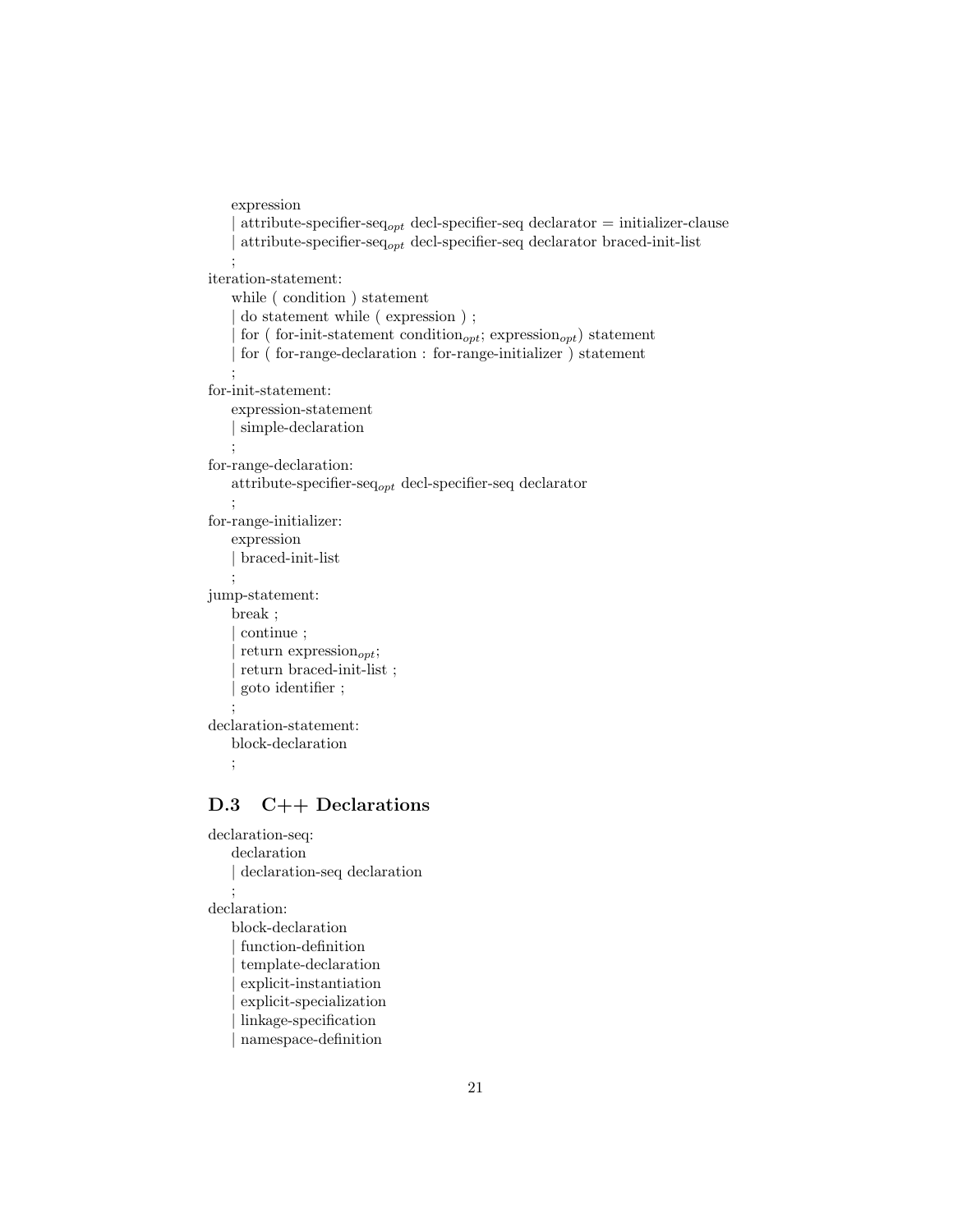```
empty-declaration
     | attribute-declaration
    ;
block-declaration:
   simple-declaration
     | asm-definition
     | namespace-alias-definition
     using-declaration
     using-directive
     | static assert-declaration
     | alias-declaration
     | opaque-enum-declaration
    ;
alias-declaration:
   using identifier attribute-specifier-seq_{opt} = type-id ;
    ;
simple-declaration:
    \text{decl-specific} \text{r-seq}_{opt} in<br>it-declarator-list _{opt};| attribute-specifier-seq decl-specifier-seq_{opt} init-declarator-list ;
    ;
static assert-declaration:
   static assert ( constant-expression , string-literal ) ;
    ;
empty-declaration:
    ;
attribute-declaration:
   attribute-specifier-seq ;
    ;
decl-specifier:
   storage-class-specifier
     | type-specifier
     | function-specifier
     friend
     | typedef
     | constexpr
    ;
decl-specifier-seq:
    decl-specifier attribute-specifier-seq<sub>opt</sub>
    | decl-specifier decl-specifier-seq
   ;
storage-class-specifier:
   register
     | static
     | thread local
     | extern
     | mutable
```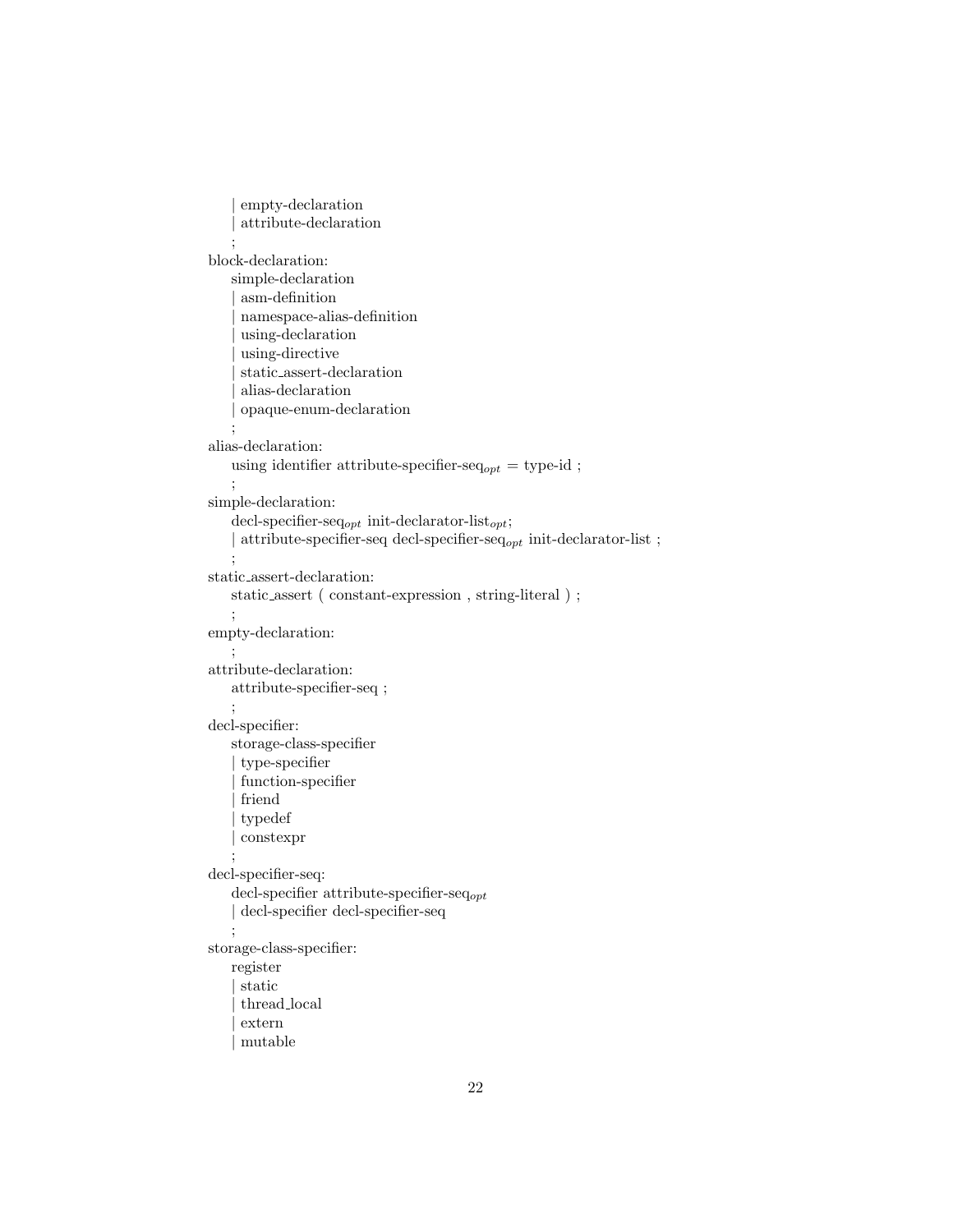```
;
function-specifier:
   inline
     | virtual
     | explicit
    ;
typedef-name:
   identifier
    ;
type-specifier:
   trailing-type-specifier
     | class-specifier
     | enum-specifier
    ;
trailing-type-specifier:
   simple-type-specifier
     | elaborated-type-specifier
     | typename-specifier
     | cv-qualifier
    ;
type-specifier-seq:
   type-specifier attribute-specifier-seq_{opt}| type-specifier type-specifier-seq
    ;
trailing-type-specifier-seq:
   trailing-type-specifier attribute-specifier-seq_{opt}| trailing-type-specifier trailing-type-specifier-seq
    ;
simple-type-specifier:
   nested-name-specifier_{opt} type-name
     | nested-name-specifier template simple-template-id
     | char
     char16-tchar32_twchar_t
     | bool
     | short
     | int
     | long
     signed
     | unsigned
     \operatorname{float}double
     | void
     | auto
     decltype-specifier
```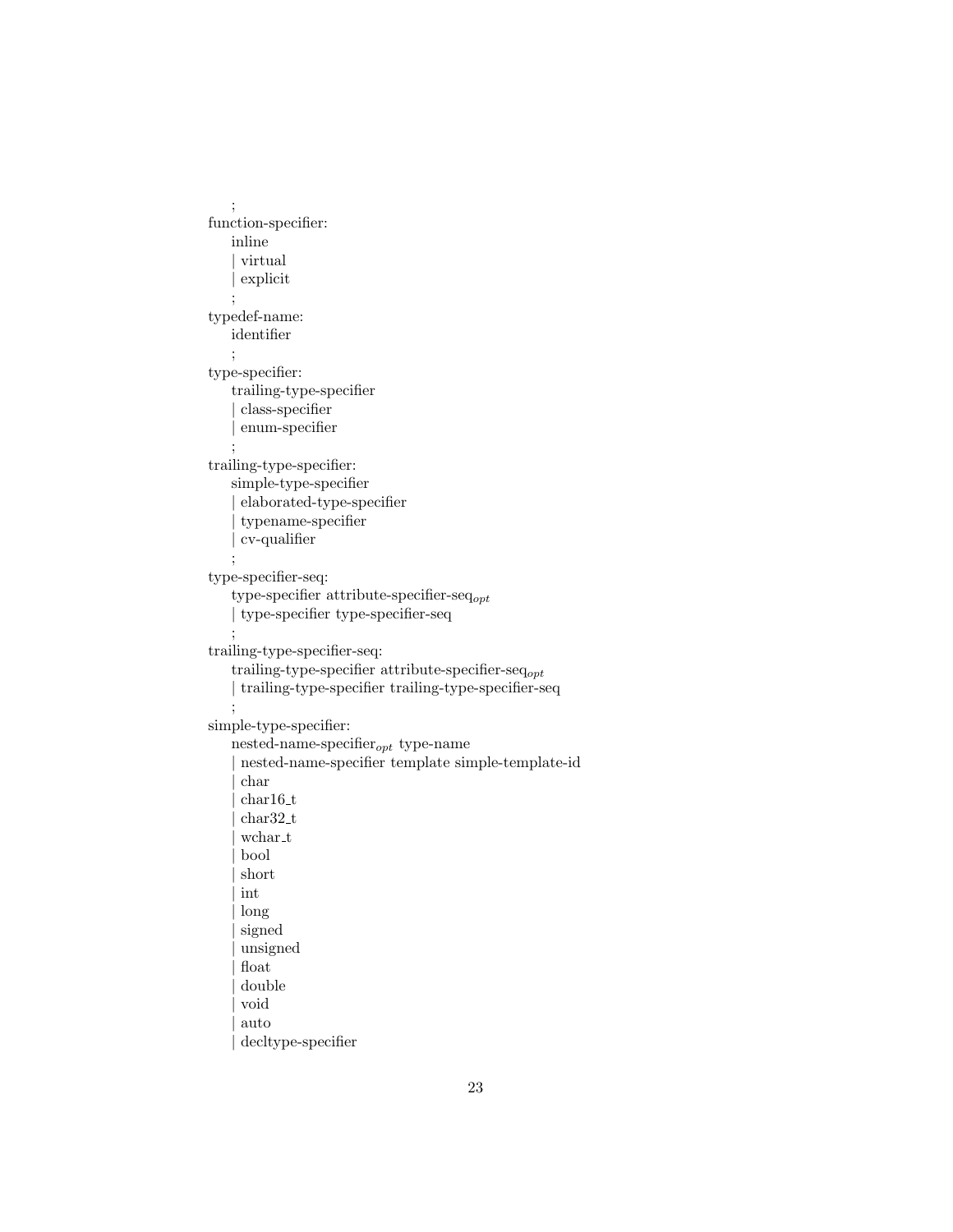```
;
type-name:
   class-name
     | enum-name
     | typedef-name
     | simple-template-id
    ;
decltype-specifier:
   decltype ( expression )
    ;
elaborated-type-specifier:
   class-key attribute-specifier-seq<sub>opt</sub> nested-name-specifier<sub>opt</sub> identifier
     class-key nested-name-specifier<sub>opt</sub> template<sub>opt</sub> simple-template-id
     enum nested-name-specifier_{opt} identifier
    ;
enum-name:
   identifier
    ;
enum-specifier:
   enum-head enumerator-list_{opt}| enum-head enumerator-list,
   ;
enum-head:
   enum-key attribute-specifier-seq<sub>opt</sub> identifier<sub>opt</sub> enum-base<sub>opt</sub>
    | enum-key attribute-specifier-seq<sub>opt</sub> nested-name-specifier identifier enum-
base_{opt};
opaque-enum-declaration:
   enum-key attribute-specifier-seq<sub>opt</sub> identifier enum-base<sub>opt</sub>;
   ;
enum-key:
   enum
    | enum class
     | enum struct
    ;
enum-base:
   : type-specifier-seq
   ;
enumerator-list:
   enumerator-definition
    | enumerator-list , enumerator-definition
    ;
enumerator-definition:
   enumerator
    | enumerator = constant-expression
    ;
```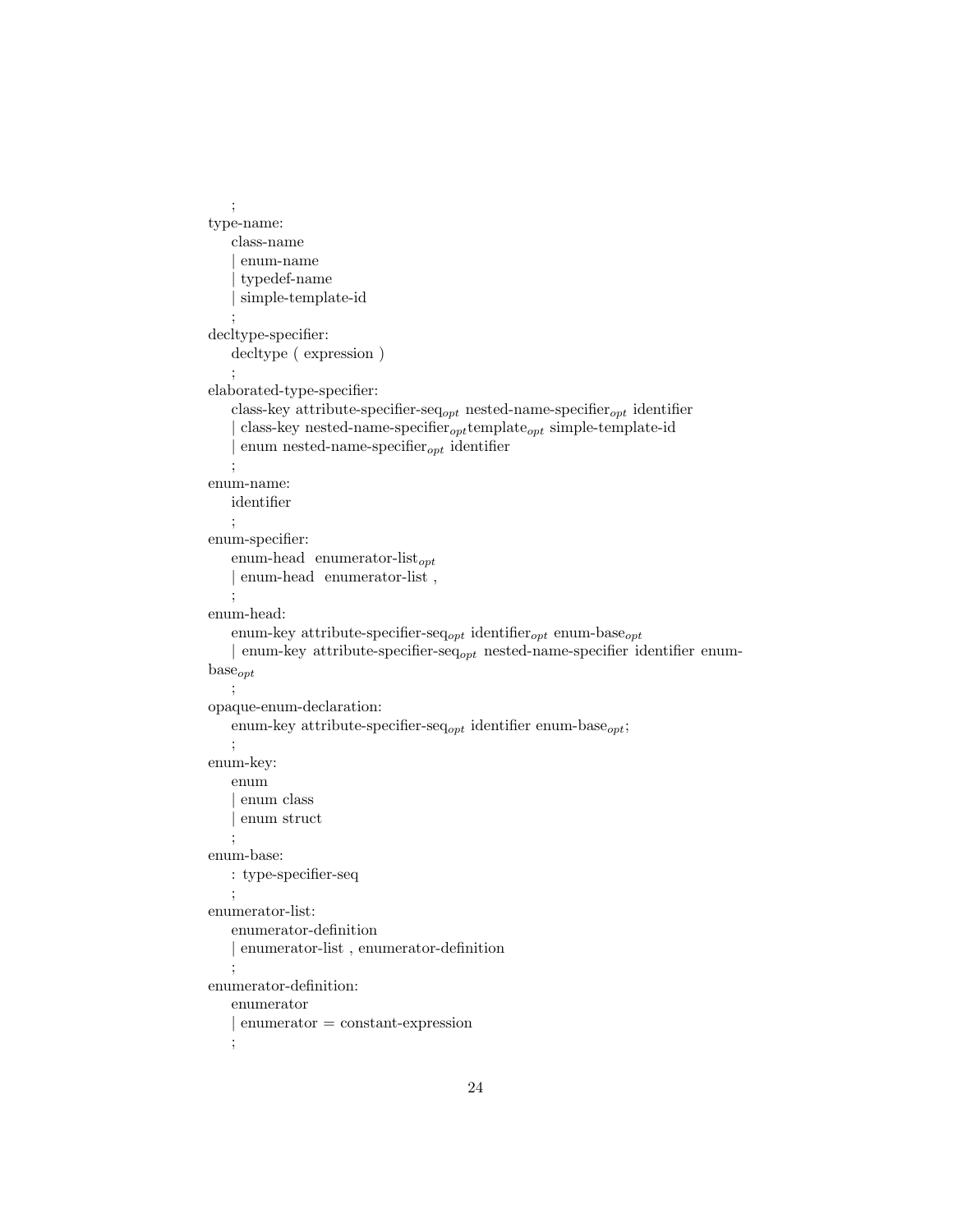```
enumerator:
   identifier
   ;
namespace-name:
   original-namespace-name
   | namespace-alias
    ;
original-namespace-name:
   identifier
   ;
namespace-definition:
   named-namespace-definition
   | unnamed-namespace-definition
   ;
named-namespace-definition:
   original-namespace-definition
   | extension-namespace-definition
    ;
original-namespace-definition:
   \text{inline}_{opt} namespace identifier namespace-body
   ;
extension-namespace-definition:
   inline<sub>opt</sub> namespace original-namespace-name namespace-body
   ;
unnamed-namespace-definition:
   inline_{opt} namespace namespace-body
    ;
namespace-body:
   declaration-seq<sub>opt</sub>
   ;
namespace-alias:
   identifier
   ;
namespace-alias-definition:
   namespace identifier = qualified-namespace-specifier ;
    ;
qualified-namespace-specifier:
   nested-name-specifier_{opt} namespace-name
   ;
using-declaration:
   using typename_{opt} nested-name-specifier unqualified-id;
   | using :: unqualified-id ;
   ;
using-directive:
   using namespace ::_{opt} nested-name-specifier_{opt} namespace-name ;
   ;
```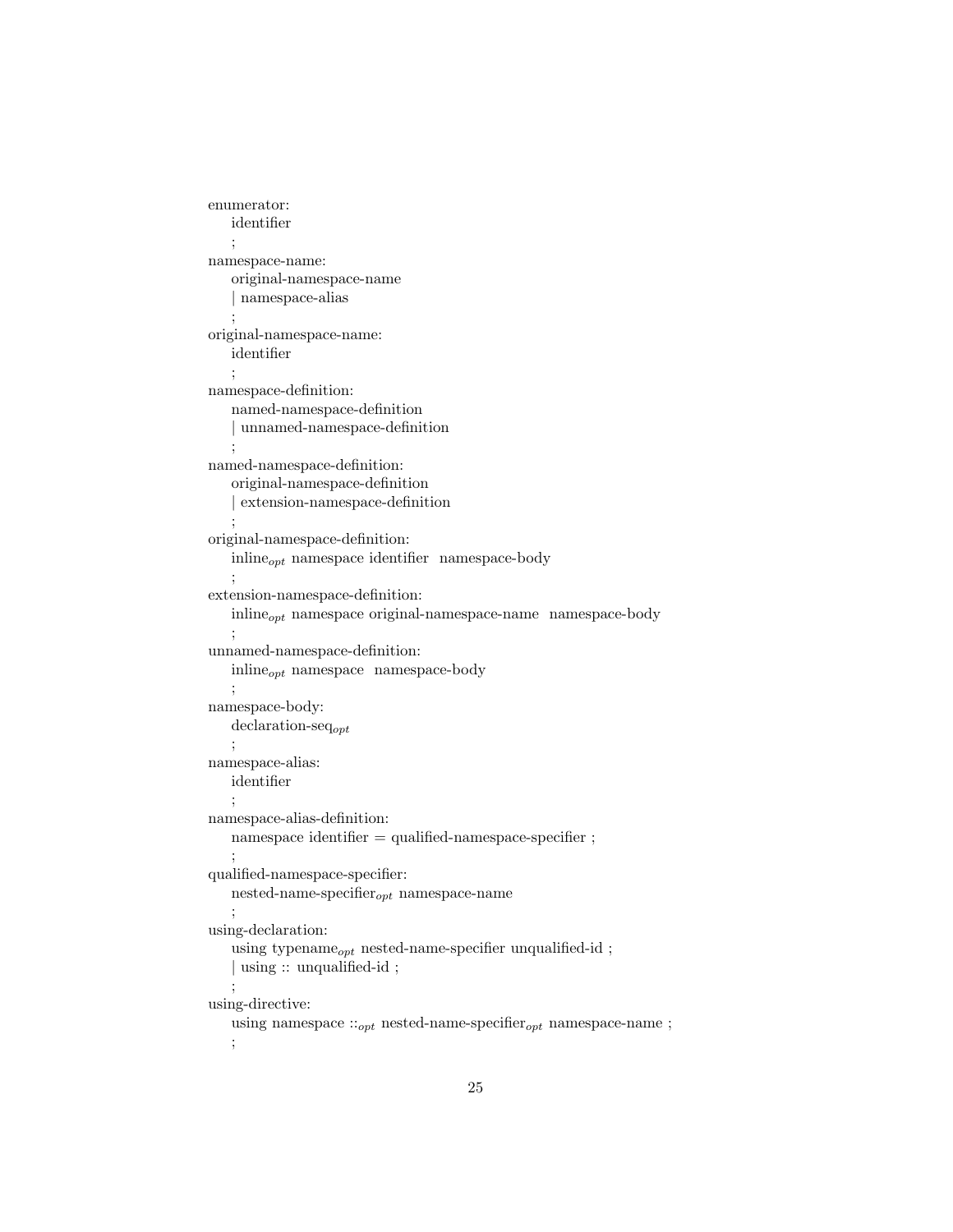```
asm-definition:
    asm ( string-literal ) ;
    ;
linkage-specification:
    extern string-literal declaration-seq_{opt}| extern string-literal declaration
    ;
init-declarator-list:
    init-declarator
    | init-declarator-list , init-declarator
    ;
init-declarator:
    \text{ declarator}\text{ }initializer_{opt};
declarator:
    ptr-declarator
    | noptr-declarator parameters-and-qualifiers trailing-return-type
    ;
ptr-declarator:
    noptr-declarator
    | ptr-operator ptr-declarator
    ;
noptr-declarator:
    declarator-id attribute-specifier-seq<sub>opt</sub>
     | noptr-declarator parameters-and-qualifiers
     noptr-declarator [ constant-expression<sub>opt</sub> ] attribute-specifier-seq<sub>opt</sub>
    | ( ptr-declarator )
    ;
parameters-and-qualifiers:
    ( parameter-declaration-clause ) attribute-specifier-seq<sub>opt</sub> cv-qualifier-seq<sub>opt</sub>
ref-qualifier_{opt} exception-specification<sub>opt</sub>
    ;
trailing-return-type:
    - > trailing-type-specifier-seq abstract-declarator<sub>opt</sub>
    ;
ptr-operator:
    * attribute-specifier-seq<sub>opt</sub> cv-qualifier-seq<sub>opt</sub>
     & attribute-specifier-seq<sub>opt</sub>
     && attribute-specifier-seq_{opt}nested-name-specifier * attribute-specifier-seq<sub>opt</sub> cv-qualifier-seq<sub>opt</sub>
    ;
cv-qualifier-seq:
    cv-qualifier cv-qualifier-seq<sub>opt</sub>
    ;
cv-qualifier:
    const
```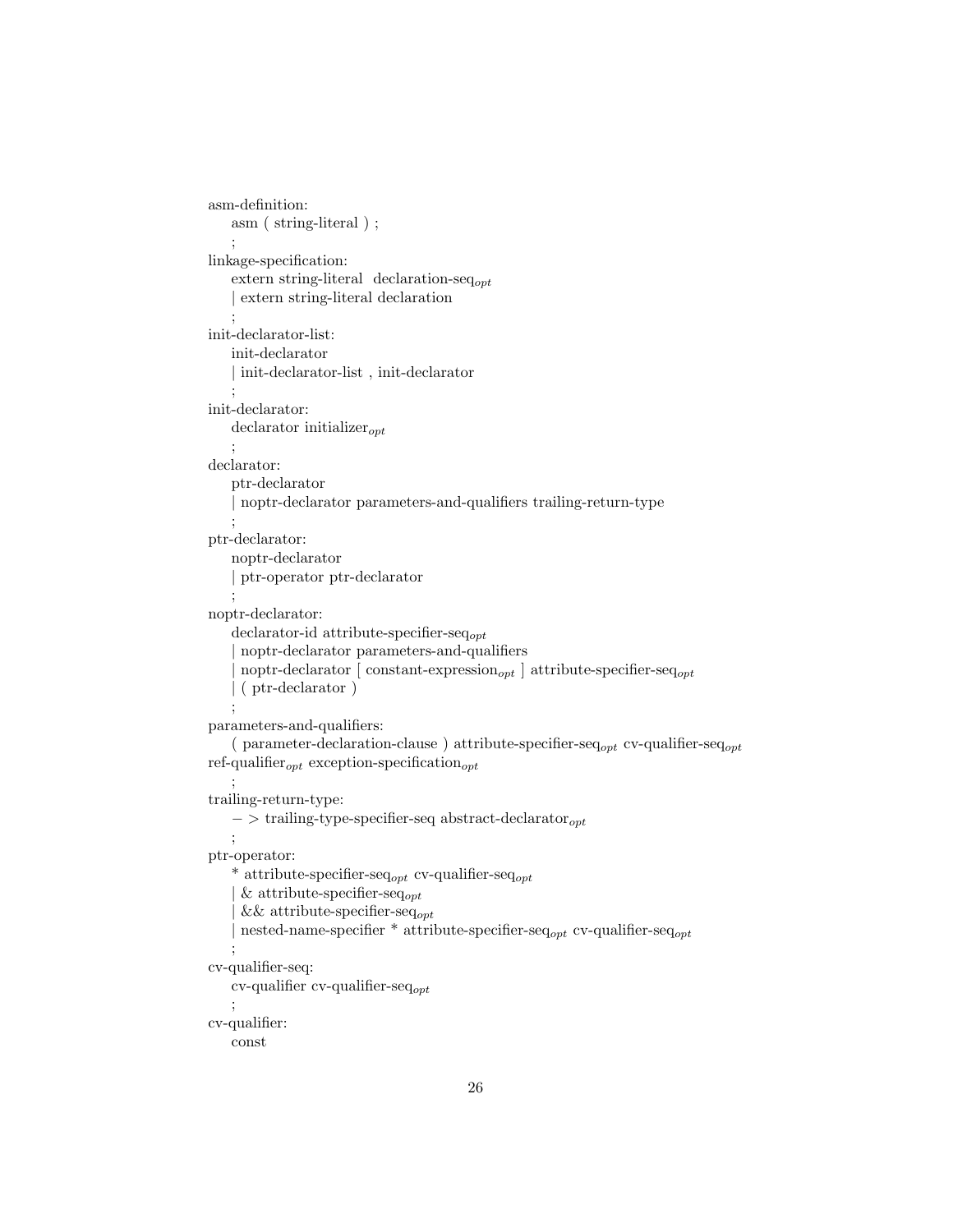```
| volatile
    ;
ref-qualifier:
    &
    | &&
    ;
declarator-id:
    \ldots<sub>opt</sub> id-expression
    | nested-name-specifier_{opt} class-name
   ;
type-id:
    type-specifier-seq abstract-declarator_{opt};
abstract-declarator:
    ptr-abstract-declarator
     noptr-abstract-declarator<sub>opt</sub> parameters-and-qualifiers trailing-return-type
     | abstract-pack-declarator
    ;
ptr-abstract-declarator:
    noptr-abstract-declarator
    | ptr-operator ptr-abstract-declarator_{opt};
noptr-abstract-declarator:
    noptr-abstract-declarator_{opt} parameters-and-qualifiers
    | noptr-abstract-declarator<sub>opt</sub> | constant-expression<sub>opt</sub> | attribute-specifier-
seqopt
    | ( ptr-abstract-declarator )
    ;
abstract-pack-declarator:
    noptr-abstract-pack-declarator
    | ptr-operator abstract-pack-declarator
   ;
noptr-abstract-pack-declarator:
    noptr-abstract-pack-declarator parameters-and-qualifiers
    | noptr-abstract-pack-declarator [ constant-expression<sub>opt</sub> ] attribute-specifier-
\mathrm{seq}_{opt}| ...
    ;
parameter-declaration-clause:
    parameter-declaration-list_{opt} ..._{opt}| parameter-declaration-list , ...
    ;
parameter-declaration-list:
    parameter-declaration
     | parameter-declaration-list , parameter-declaration
    ;
```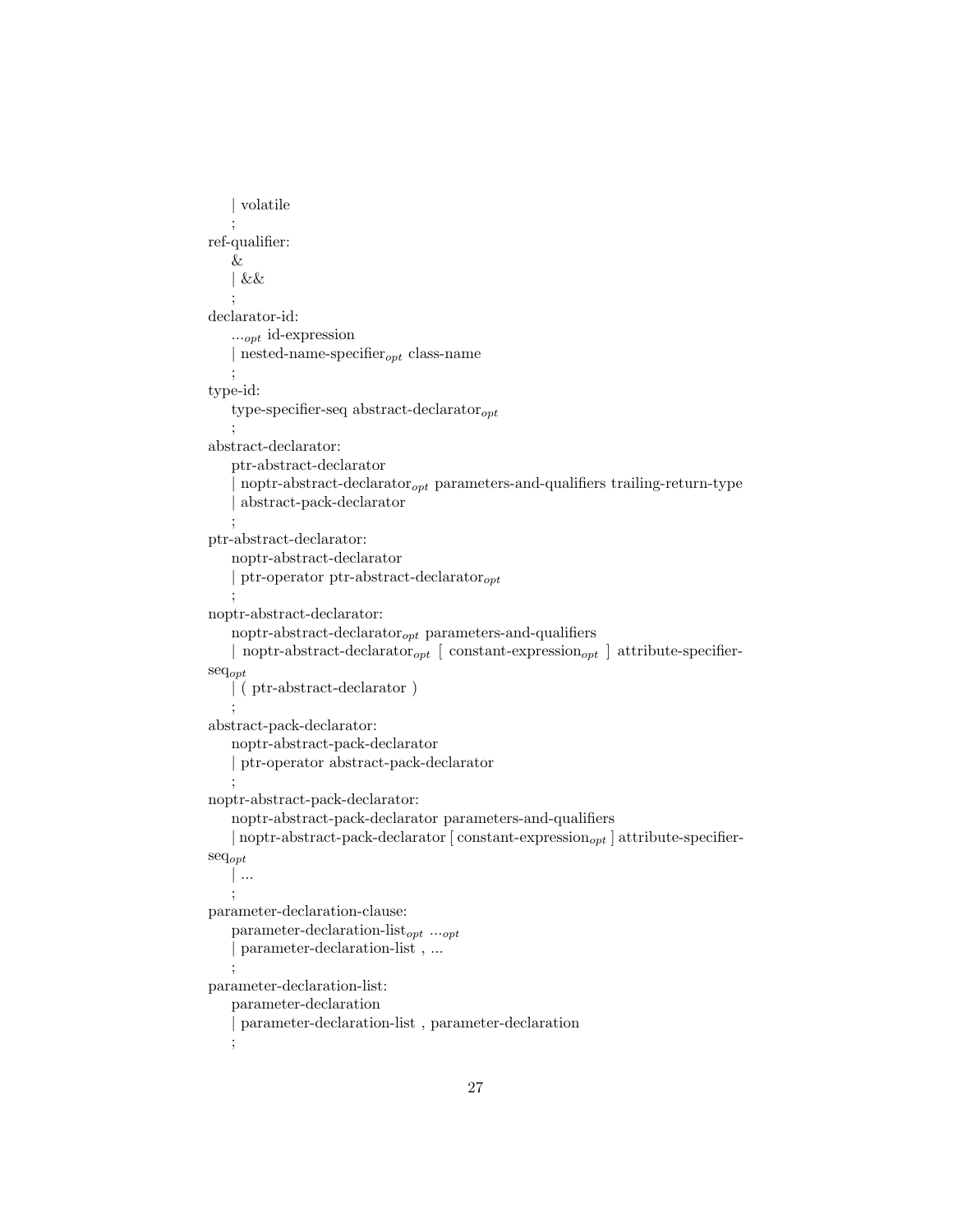```
parameter-declaration:
    attribute-specifier-seq_{opt} decl-specifier-seq declarator
     attribute-specifier-seq<sub>opt</sub> decl-specifier-seq declarator = initializer-clause
     attribute-specifier-seq<sub>opt</sub> decl-specifier-seq abstract-declarator<sub>opt</sub>
     attribute-specifier-seq<sub>opt</sub> decl-specifier-seq abstract-declarator<sub>opt</sub> = initializer-
clause
    ;
function-definition:
    attribute-specifier-seq<sub>opt</sub> decl-specifier-seq<sub>opt</sub> declarator virt-specifier-seq<sub>opt</sub>
function-body
    ;
function-body:
    ctor-initializer_{opt} compound-statement
     | function-try-block
     = default ;
    |= delete ;
    ;
initializer:
    brace-or-equal-initializer
    | ( expression-list )
    ;
brace-or-equal-initializer:
    = initializer-clause
    | braced-init-list
    ;
initializer-clause:
    assignment-expression
    | braced-init-list
    ;
initializer-list:
    initializer-clause ...opt
    | initializer-list, initializer-clause \ldots_{opt};
braced-init-list:
    initializer-list,_{opt}|
    ;
```
#### D.4 C++ Class

```
class-name:
   identifier
   | simple-template-id
    ;
class-specifier:
   class-head member-specification_{opt}
```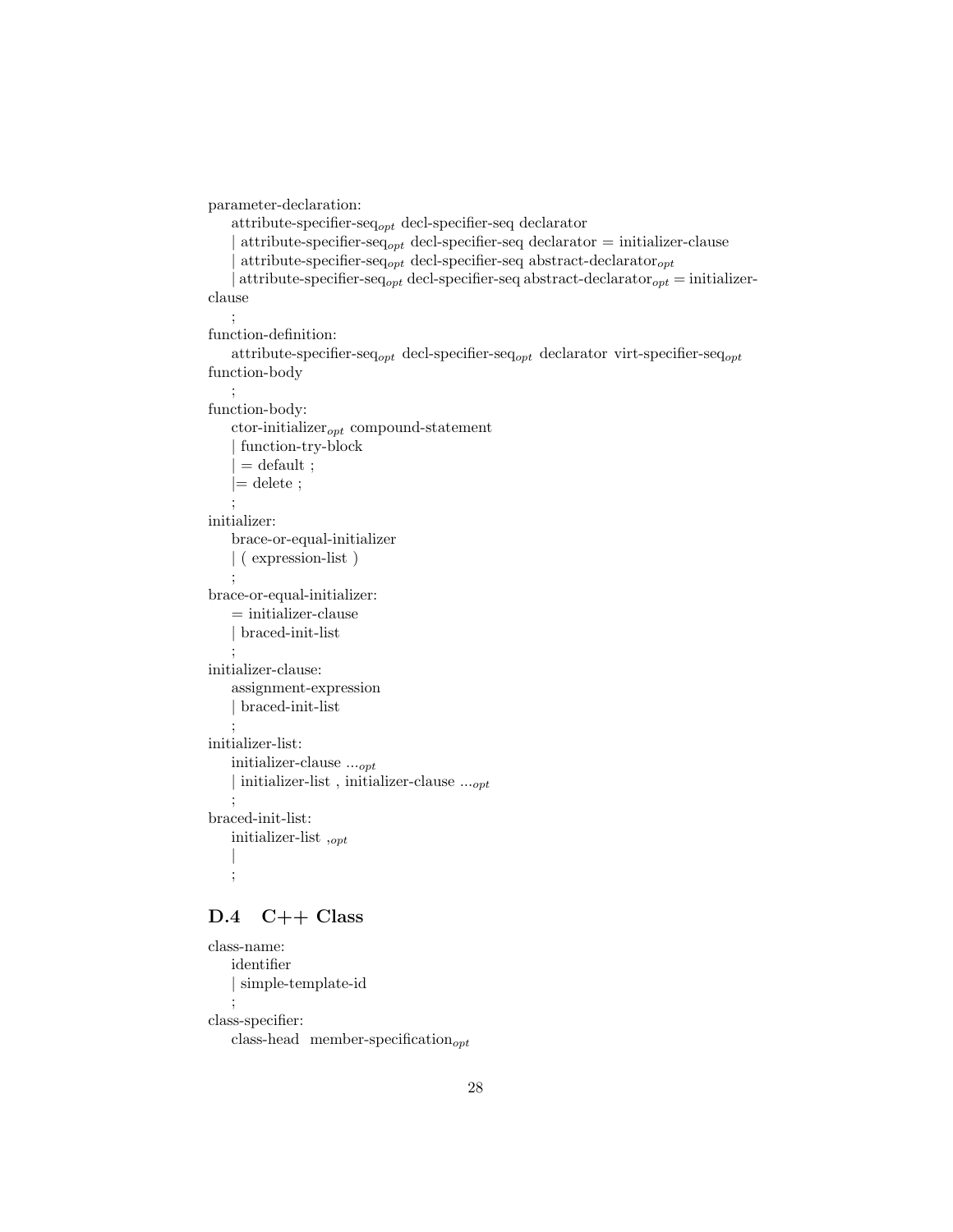```
;
class-head:
    class-key attribute-specifier-seq<sub>opt</sub> class-head-name class-virt-specifier<sub>opt</sub> base-
clause_{opt}| class-key attribute-specifier-seq<sub>opt</sub> base-clause<sub>opt</sub>
    ;
class-head-name:
    nested-name-specifier_{opt} class-name
    ;
class-virt-specifier:
    final
    ;
class-key:
    class
     | struct
     | union
    ;
member-specification:
    member-declaration member-specification_{opt}| access-specifier : member-specification_{opt};
member-declaration:
    attribute-specifier-seq<sub>opt</sub> decl-specifier-seq<sub>opt</sub> member-declarator-list<sub>opt</sub>;
     function-definition ;_{opt}| using-declaration
     | static assert-declaration
     | template-declaration
     | alias-declaration
    ;
member-declarator-list:
    member-declarator
    | member-declarator-list , member-declarator
    ;
member-declarator:
    declarator virt-specifier-seq_{opt} pure-specifier_{opt}\text{ declarator}\,\text{brace-or-equal-initalizer}_{\text{opt}}\mathrm{identity}_{opt} attribute-specifier-seq<sub>opt</sub> : constant-expression
    ;
virt-specifier-seq:
    virt-specifier
    | virt-specifier-seq virt-specifier
    ;
virt-specifier:
    override
    | final
    ;
```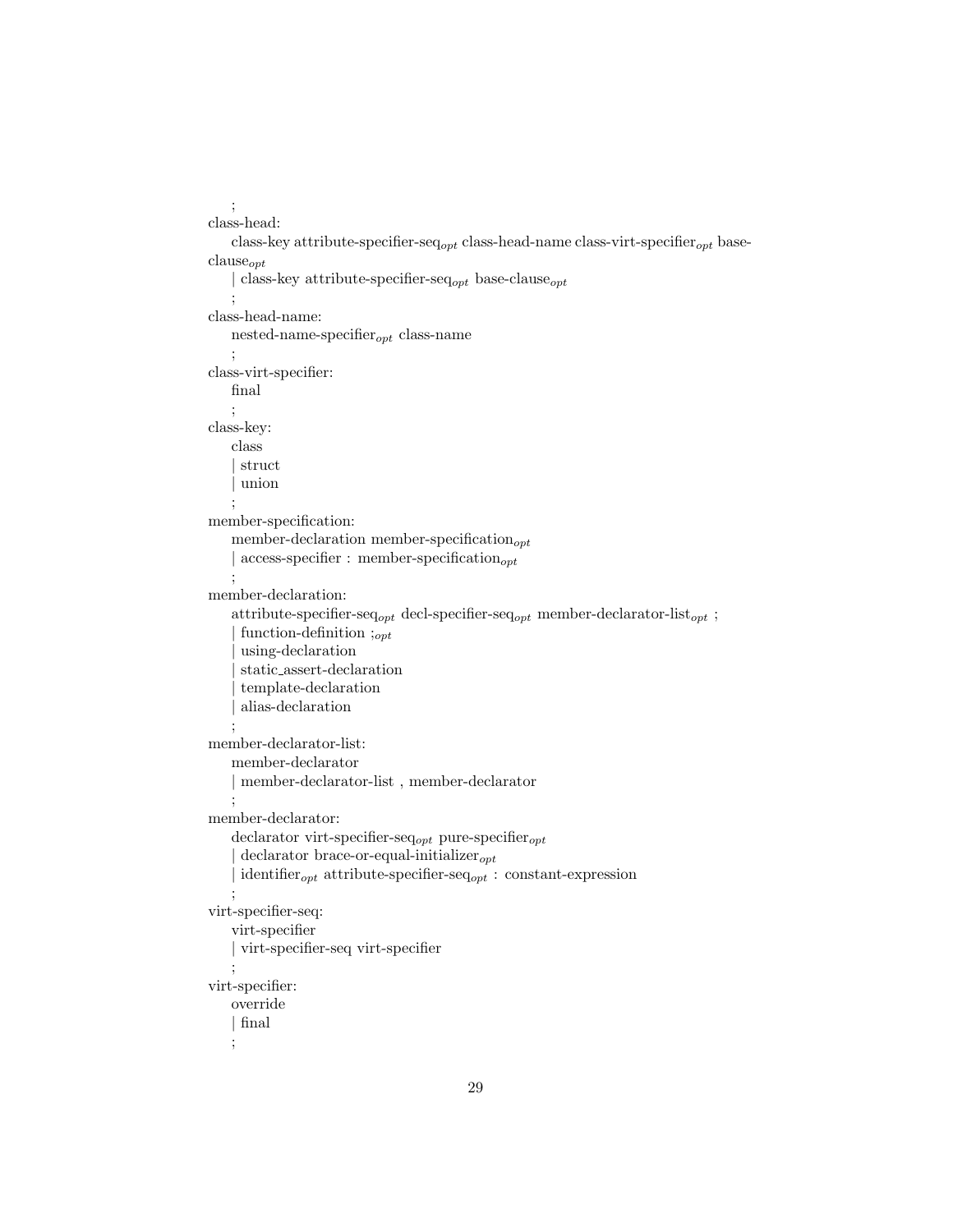pure-specifier:  $\,=\,0$ ;

### D.5 C++ Derived classes

```
base-clause:
   : base-specifier-list
    ;
base-specifier-list:
    base-specifier ...opt
    | base-specifier-list, base-specifier ..._{opt};
base-specifier:
    attribute-specifier-seq_{opt} base-type-specifier
     attribute-specifier-seq<sub>opt</sub> virtual access-specifier<sub>opt</sub> base-type-specifier
     attribute-specifier-seq<sub>opt</sub> access-specifier virtual<sub>opt</sub> base-type-specifier
    ;
class-or-decltype:
   nested-name-specifier_{opt} class-name
    | decltype-specifier
    ;
base-type-specifier:
   class-or-decltype
    ;
access-specifier:
   private
     | protected
     | public
    ;
```
## D.6 C++ Special member functions

```
conversion-function-id:
   operator conversion-type-id
   ;
conversion-type-id:
   type-specifier-seq conversion-declarator_{opt};
conversion-declarator:
   ptr-operator conversion-declarator_{opt};
ctor-initializer:
   : mem-initializer-list
    ;
mem-initializer-list:
```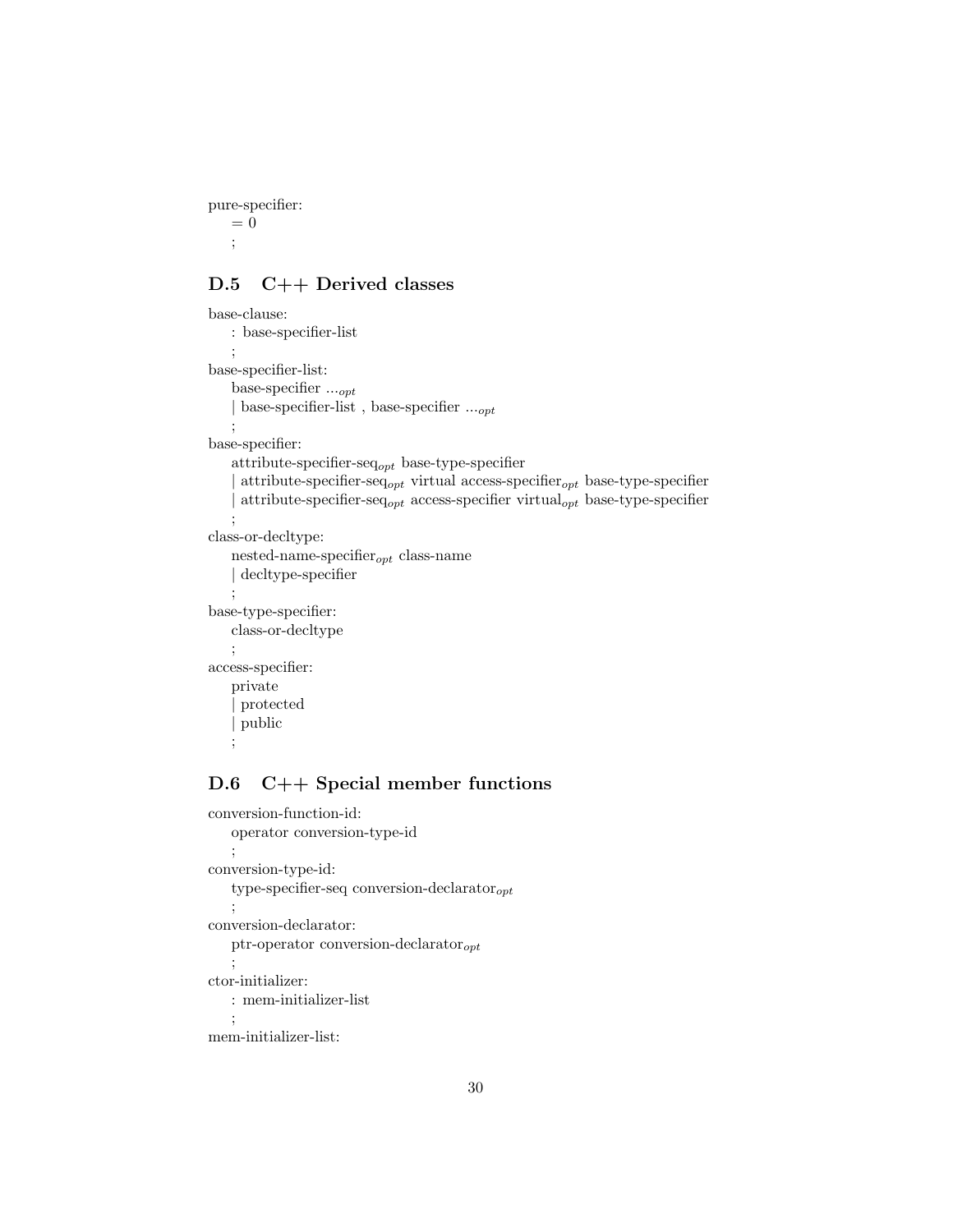```
mem-initializer\ldots_{opt}| mem-initializer , mem-initializer-list \ldots_{opt};
mem-initializer:
   mem-initializer-id ( \rm expression\text{-}list_{opt} )
    | mem-initializer-id braced-init-list
    ;
mem-initializer-id:
    class-or-decltype
    | identifier
   ;
```
# D.7 C++ Overloading

operator-function-id: OPERATOR operator ; operator: new | delete  $+$  $\overline{\phantom{a}}$ | !  $=$  $\hat{ }$  =  $&=$  $\mathrel{<=}$  $>=$ | ()  $\ddot{\parallel}$ | new[]  $\ast$  $\,<$  $|=$  $\&\&$ | delete[]  $/$  $>$  $<<$  $\vert\vert$  $%$  $| + =$ |>>  $\, + +$  $\hat{\phantom{a}}$  $\vert - =$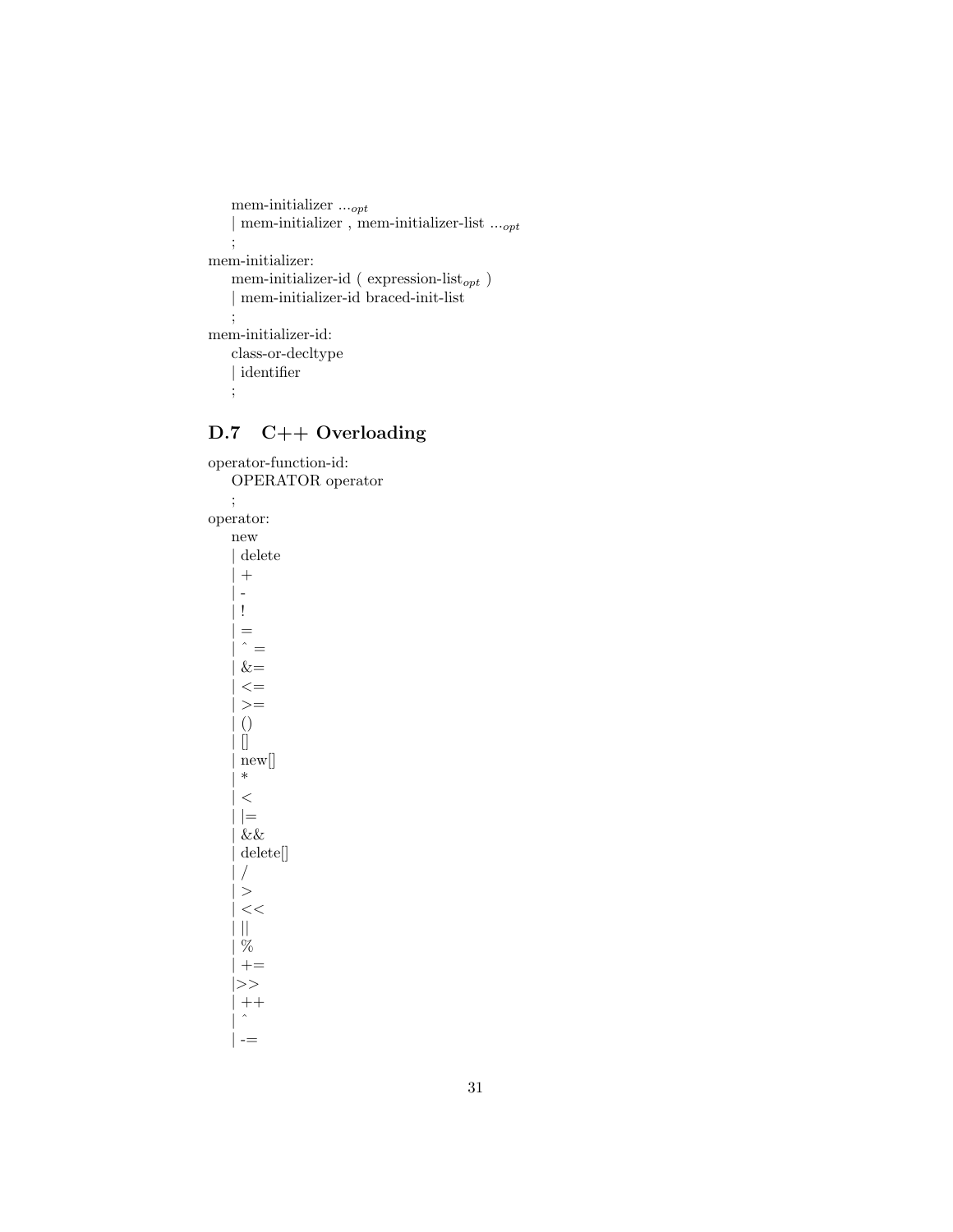$>>=$ | −−  $\&$  $*_{=}$  $<<=$ | , | \$\$  $/$   $=$  $=$  $-$  >  $*$  $\sim$  $% =$  $! =$  $-$  > ; literal-operator-id: OPERATOR "" identifier

;

#### D.8 C++ Templates

```
template-declaration:
    template < template-parameter-list > declaration
    ;
template-parameter-list:
    template-parameter
    | template-parameter-list , template-parameter
    ;
template-parameter:
    type-parameter
    | parameter-declaration
    ;
type-parameter:
    class \ldots_{opt} identifier<sub>opt</sub>
     class identifier_{opt} = type-id
      typename ..._{opt} identifier<sub>opt</sub>
      typename identifier_{opt} = type-id
     \text{template} < \text{template-parameter-list} > \text{class } ..._{opt} \text{ identifier}_{opt}\text{template} < \text{template-parameter-list} > \text{class identifier}_{opt} = \text{id-expression};simple-template-id:
    template-name \langle template-argument-list<sub>opt</sub> >;
template-id:
    simple-template-id
     \text{operator-function-id} < \text{template-argument-list}_{opt} >\text{literal-operator-id} < \text{template-argument-list}_{opt} >
```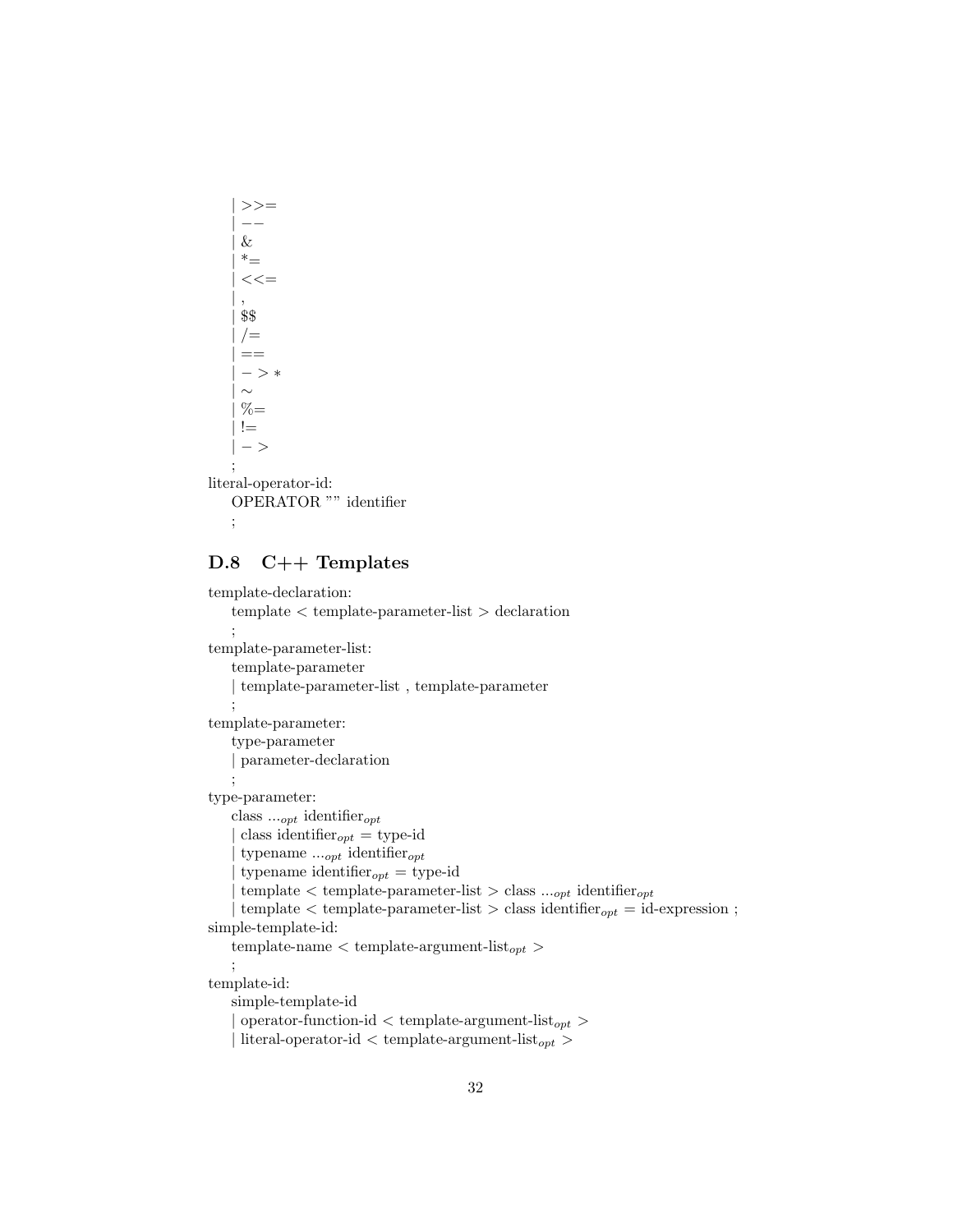```
;
template-name:
   identifier
    ;
template-argument-list:
   template-argument ...opt
   | template-argument-list, template-argument ...<sub>opt</sub>
   ;
template-argument:
   constant-expression
   | type-id
    id-expression
   ;
typename-specifier:
   typename nested-name-specifier identifier
   | typename nested-name-specifier template_{opt} simple-template-id
    ;
explicit-instantiation:
   extern<sub>opt</sub> template declaration
    ;
explicit-specialization:
   template < > declaration
   ;
```
#### D.9 C++ Exception handling

```
try-block:
   try compound-statement handler-seq
    ;
function-try-block:
    try ctor-initializer_{opt} compound-statement handler-seq
    ;
handler-seq:
   handler handler-seqopt
    ;
handler:
   catch ( exception-declaration ) compound-statement
    ;
exception-declaration:
    attribute-specifier-seq<sub>opt</sub> type-specifier-seq declarator
     attribute-specifier-seq<sub>opt</sub> type-specifier-seq abstract-declarator<sub>opt</sub>
    | ...
    ;
throw-expression:
    throw assignment-expression_{opt};
```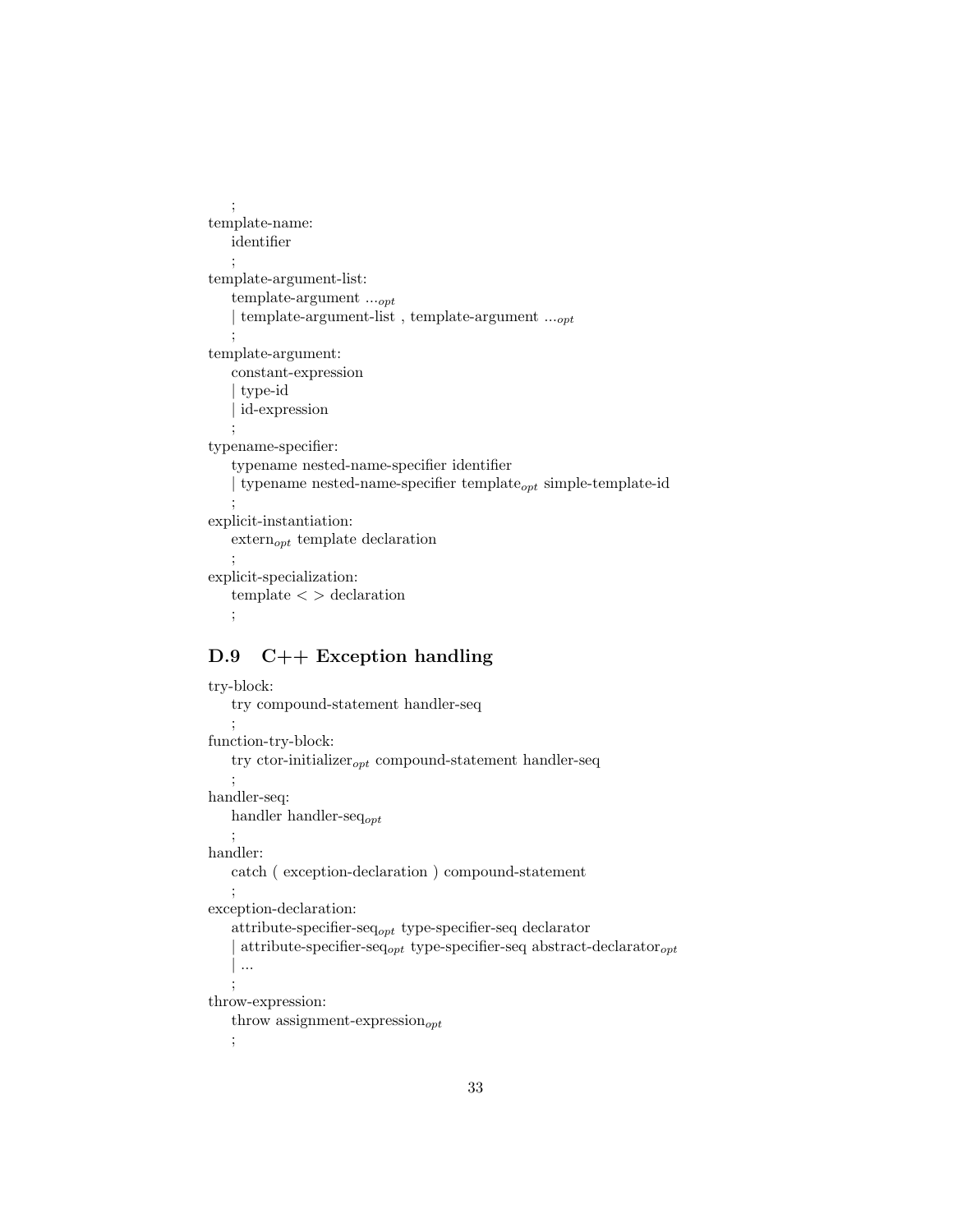```
exception-specification:
   dynamic-exception-specification
   | noexcept-specification
    ;
dynamic-exception-specification:
   throw (type-id-list_{opt})
   ;
type-id-list:
   type-id ...opt
   | type-id-list , type-id ...opt
    ;
noexcept-specification:
   noexcept ( constant-expression )
   | noexcept
   ;
```
## D.10 C++ Basic concepts

```
translation-unit:
   declaration-seqopt
   ;
```
# E C grammar

### E.1 C Expressions

```
primary-expression:
   identier
     | constant
     | string-literal
   | ( expression )
    ;
postx-expression:
   primary-expression
     | postx-expression [ expression ]
     postx-expression ( argument-expression-list<sub>opt</sub> )
     | postx-expression . identier
     | postx-expression − > identier
     | postx-expression ++
     | postx-expression −−
     | ( type-name ) initializer-list
   | ( type-name ) initializer-list ,
   ;
argument-expression-list:
   assignment-expression
```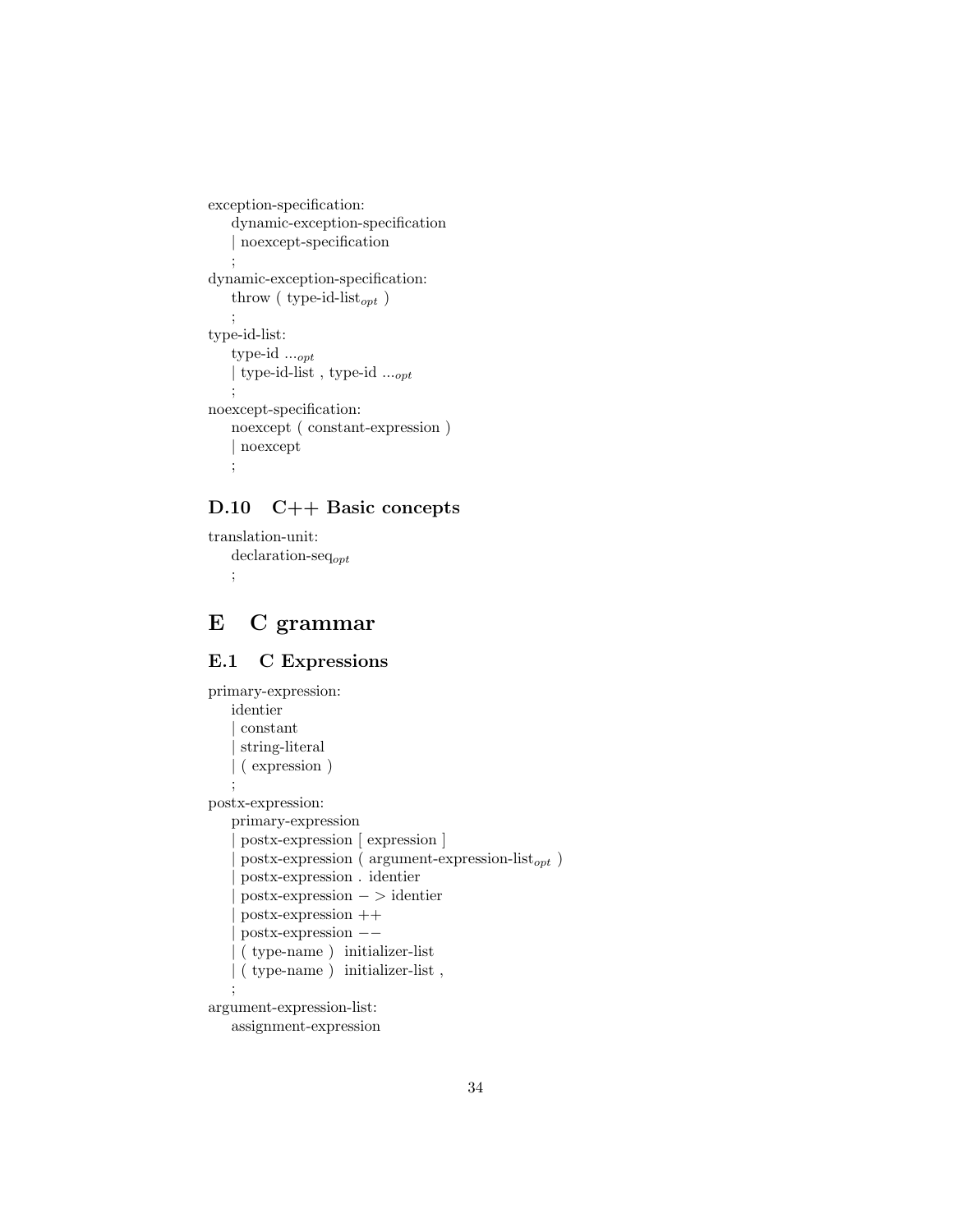```
| argument-expression-list , assignment-expression
   ;
unary-expression:
   postx-expression
     | ++ unary-expression
     | −− unary-expression
    | unary-operator cast-expression
    sizeof unary-expression
    sizeof ( type-name )
   ;
unary-operator:
   &
   | *
   | +\| -
     \sim| !
   ;
cast-expression:
   unary-expression
   | ( type-name ) cast-expression
   ;
multiplicative-expression:
   cast-expression
    | multiplicative-expression * cast-expression
    | multiplicative-expression / cast-expression
    | multiplicative-expression % cast-expression
    ;
additive-expression:
   multiplicative-expression
     additive-expression + multiplicative-expression
    | additive-expression - multiplicative-expression
    ;
shift-expression:
   additive-expression
    | shift-expression << additive-expression
   | shift-expression >> additive-expression
   ;
relational-expression:
   shift-expression
   | relational-expression < shift-expression
    | relational-expression > shift-expression
     relational-expression \leq shift-expressionrelational-expression >= shift-expression;
```
equality-expression: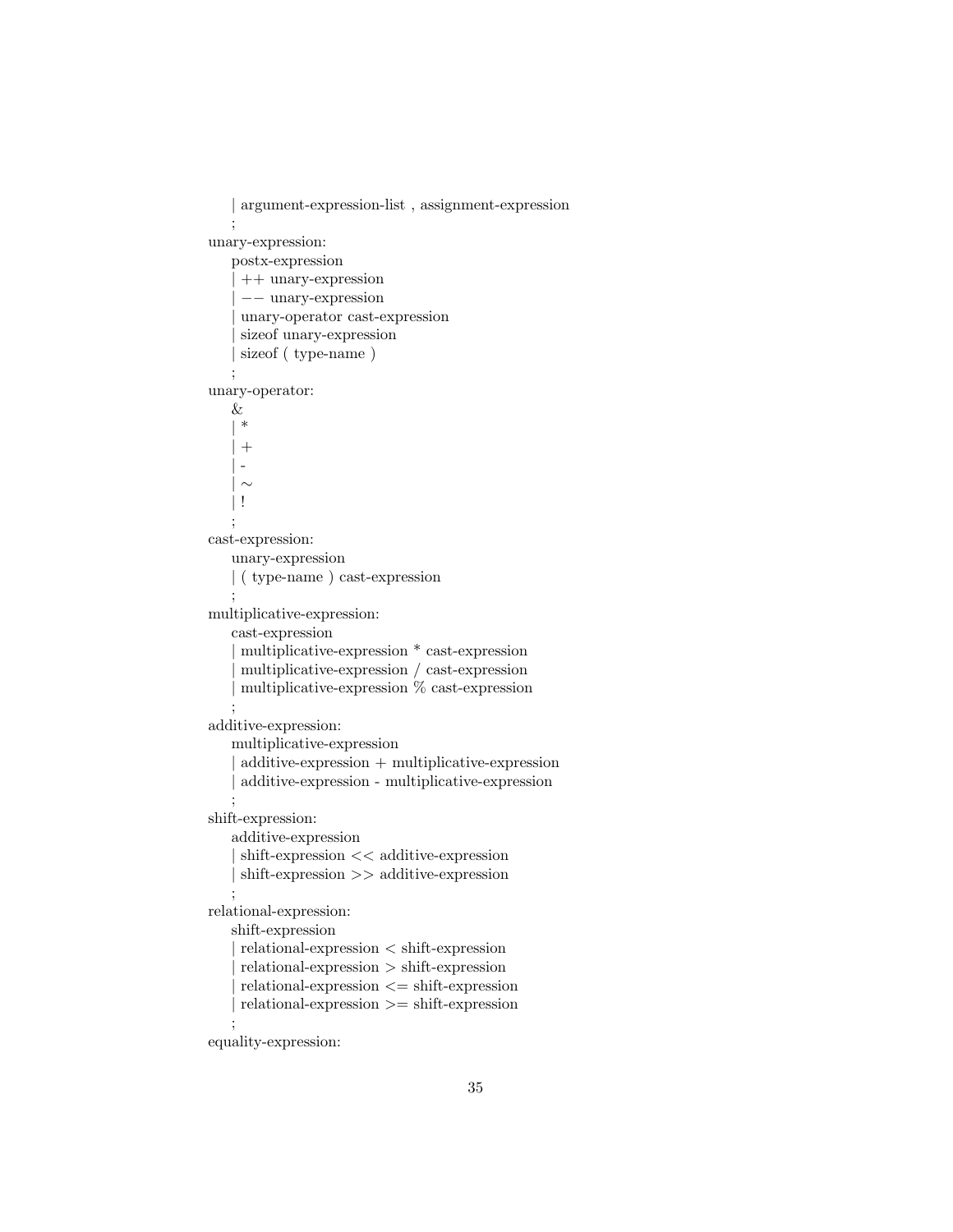```
relational-expression
    | equality-expression == relational-expression
    | equality-expression != relational-expression
   ;
AND-expression:
   equality-expression
   | AND-expression & equality-expression
   ;
exclusive-OR-expression:
   AND-expression
   | exclusive-OR-expression ˆ AND-expression
   ;
inclusive-OR-expression:
   exclusive-OR-expression
   | inclusive-OR-expression | exclusive-OR-expression
   ;
logical-AND-expression:
   inclusive-OR-expression
   | logical-AND-expression && inclusive-OR-expression
   ;
logical-OR-expression:
   logical-AND-expression
   | logical-OR-expression || logical-AND-expression
   ;
conditional-expression:
   logical-OR-expression
   | logical-OR-expression ? expression : conditional-expression
   ;
assignment-expression:
   conditional-expression
    | unary-expression assignment-operator assignment-expression
   ;
assignment-operator:
```
=  $| * =$  $/$ =  $% =$  $+=$  $\overline{\phantom{a}}$  $<<=$  $\gt$   $\gt$   $=$  $&=$  $\hat{ }$   $=$  $| \ |$ ;

expression: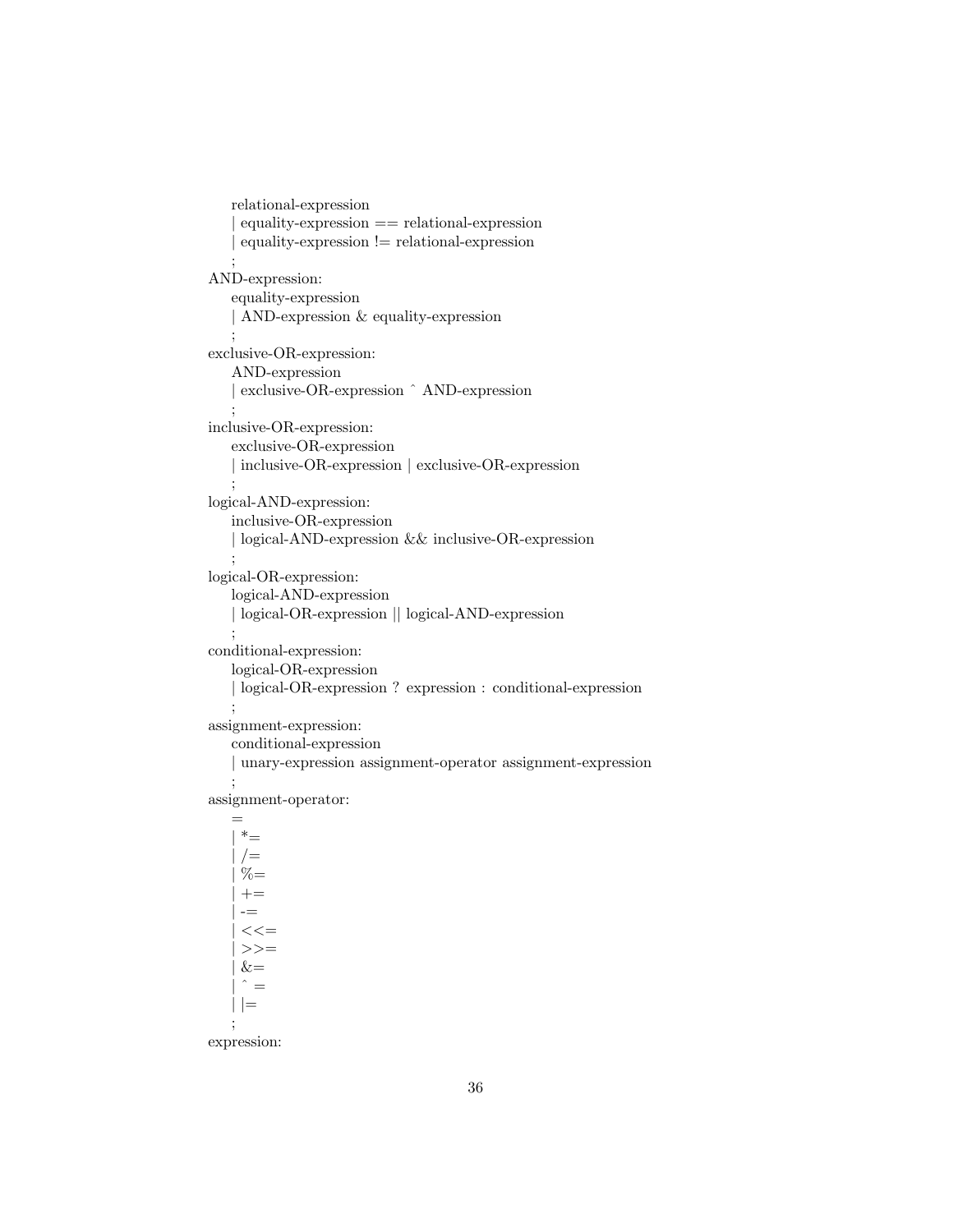```
assignment-expression
   | expression , assignment-expression
   ;
constant-expression:
   conditional-expression
   ;
```
## E.2 C-Declarations

```
declaration:
    declaration-speciers in<br>it-declarator-list<sub>opt</sub> ;
    ;
declaration-speciers:
    storage-class-specier declaration-speciers_{opt}\tt type-specific declaration-specifics_{opt}\tt type-qualier declaration-speciers_{opt}{\rm function\mbox{-}specier\,\, declaration\mbox{-}species};
init-declarator-list:
    init-declarator
    | init-declarator-list , init-declarator
    ;
init-declarator:
    declarator
    | declarator = initializer
    ;
storage-class-specier:
    typedef
     | extern
     | static
     | auto
    | register
    ;
type-specier:
    void
     | char
     | short
     | int
     | long
     | float
     | double
     signed
      | unsigned
      | Bool
      | Complex
      | Imaginary
```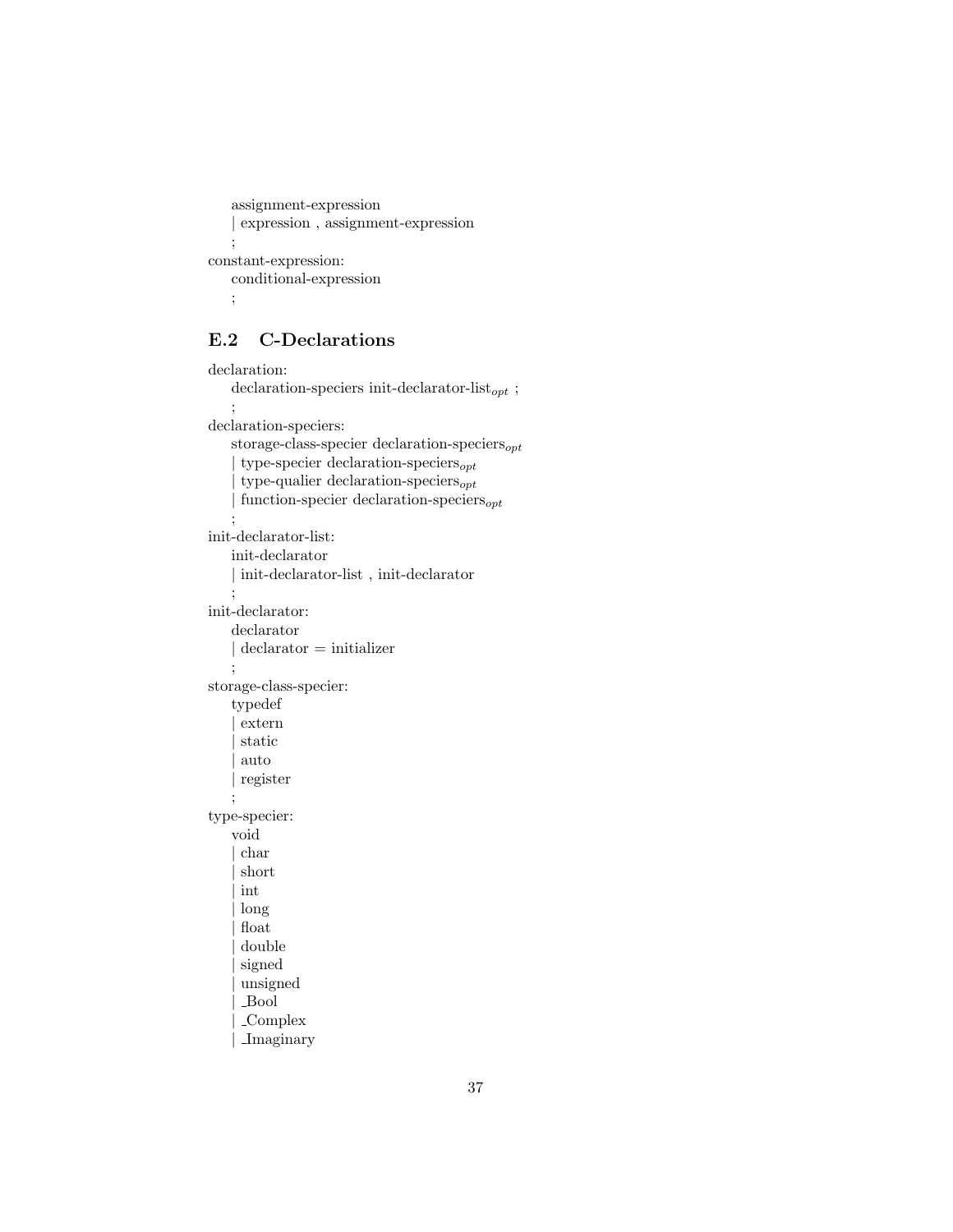```
| struct-or-union-specier
     | enum-specier
     | typedef-name
    ;
struct-or-union-specier:
   struct-or-union identier_{opt} struct-declaration-list
   | struct-or-union identier
   ;
struct-or-union:
   struct
   | union
   ;
struct-declaration-list:
   struct-declaration
   | struct-declaration-list struct-declaration
   ;
struct-declaration:
   specier-qualier-list struct-declarator-list ;
    ;
specier-qualier-list:
   type-specier specier-qualier-list_{opt}| type-qualier specier-qualier-list_{opt};
struct-declarator-list:
   struct-declarator
   | struct-declarator-list , struct-declarator
    ;
struct-declarator:
   declarator
   \vert declarator<sub>opt</sub> : constant-expression
   ;
enum-specier:
   enum identier_{opt} enumerator-list
    enum identier_{opt} enumerator-list,
    | enum identier
   ;
enumerator-list:
   enumerator
   | enumerator-list , enumerator
   ;
enumerator:
   enumeration-constant
   | enumeration-constant = constant-expression
   ;
type-qualier:
   const
```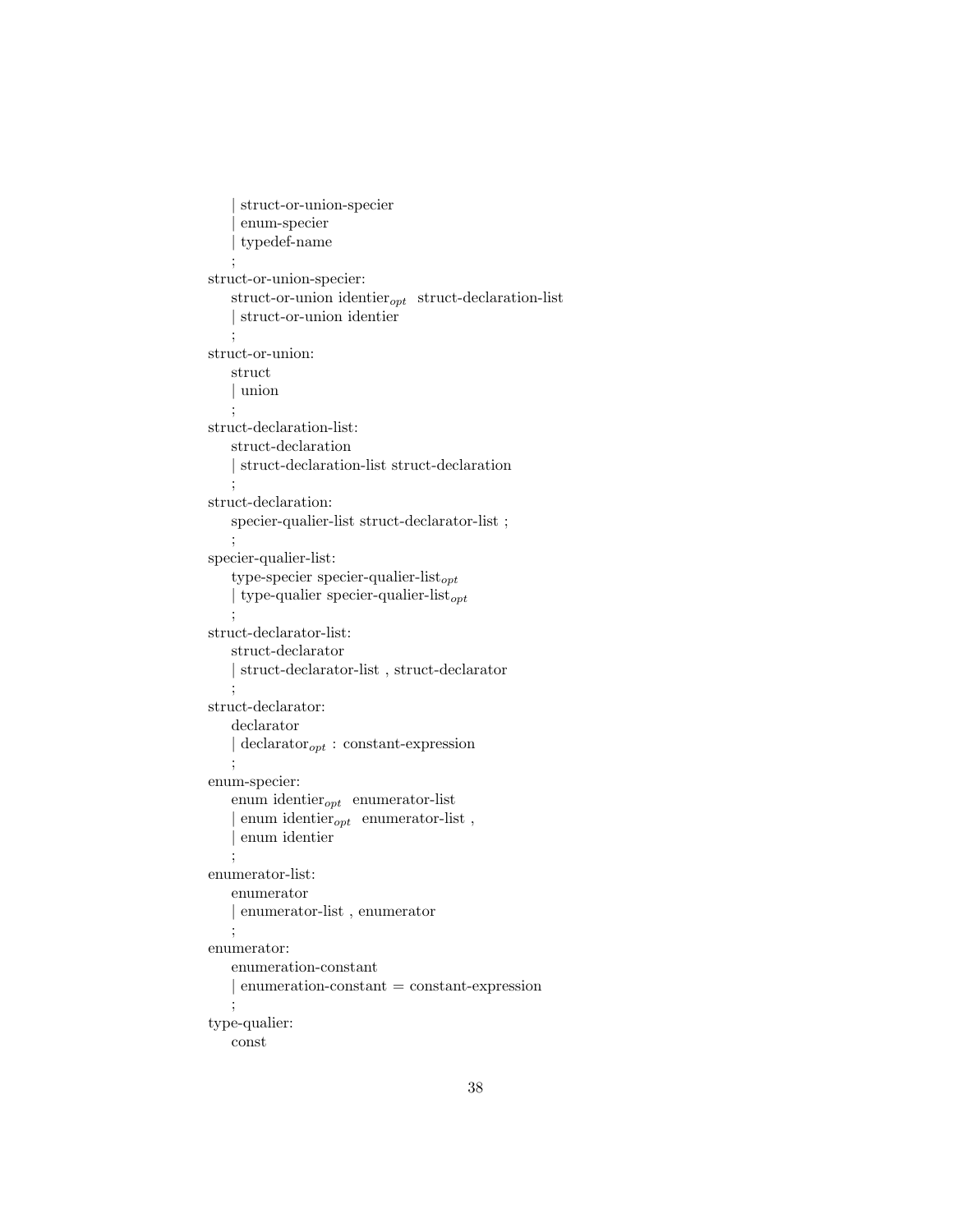```
restrict
     | volatile
    ;
function-specier:
   inline
    ;
declarator:
    pointer_{opt} direct-declarator
    ;
direct-declarator:
   identier
    | ( declarator )
     direct-declarator [ type-qualier-list<sub>opt</sub> assignment-expression<sub>opt</sub> ]
     \text{direct-declarator} [ static type-qualier-list<sub>opt</sub> assignment-expression ]
      direct-declarator [ type\mbox{-}qualier\mbox{-}list static assignment-expression ]
     direct-declarator [ type-qualier-list<sub>opt</sub> * ]
     direct-declarator ( parameter-type-list )
     direct-declarator ( identier-list<sub>opt</sub> )
    ;
pointer:
    * type-qualier-list<sub>opt</sub>
    \vert * type-qualier-list<sub>opt</sub> pointer
    ;
type-qualier-list:
    type-qualier
    | type-qualier-list type-qualier
    ;
parameter-type-list:
    parameter-list
    | parameter-list , ...
    ;
parameter-list:
   parameter-declaration
    | parameter-list , parameter-declaration
    ;
parameter-declaration:
    declaration-speciers declarator
    \vert declaration-speciers abstract-declarator<sub>opt</sub>
    ;
identier-list:
   identier
   identier-list , identier
    ;
type-name:
   specier-qualier-list abstract-declarator_{opt};
```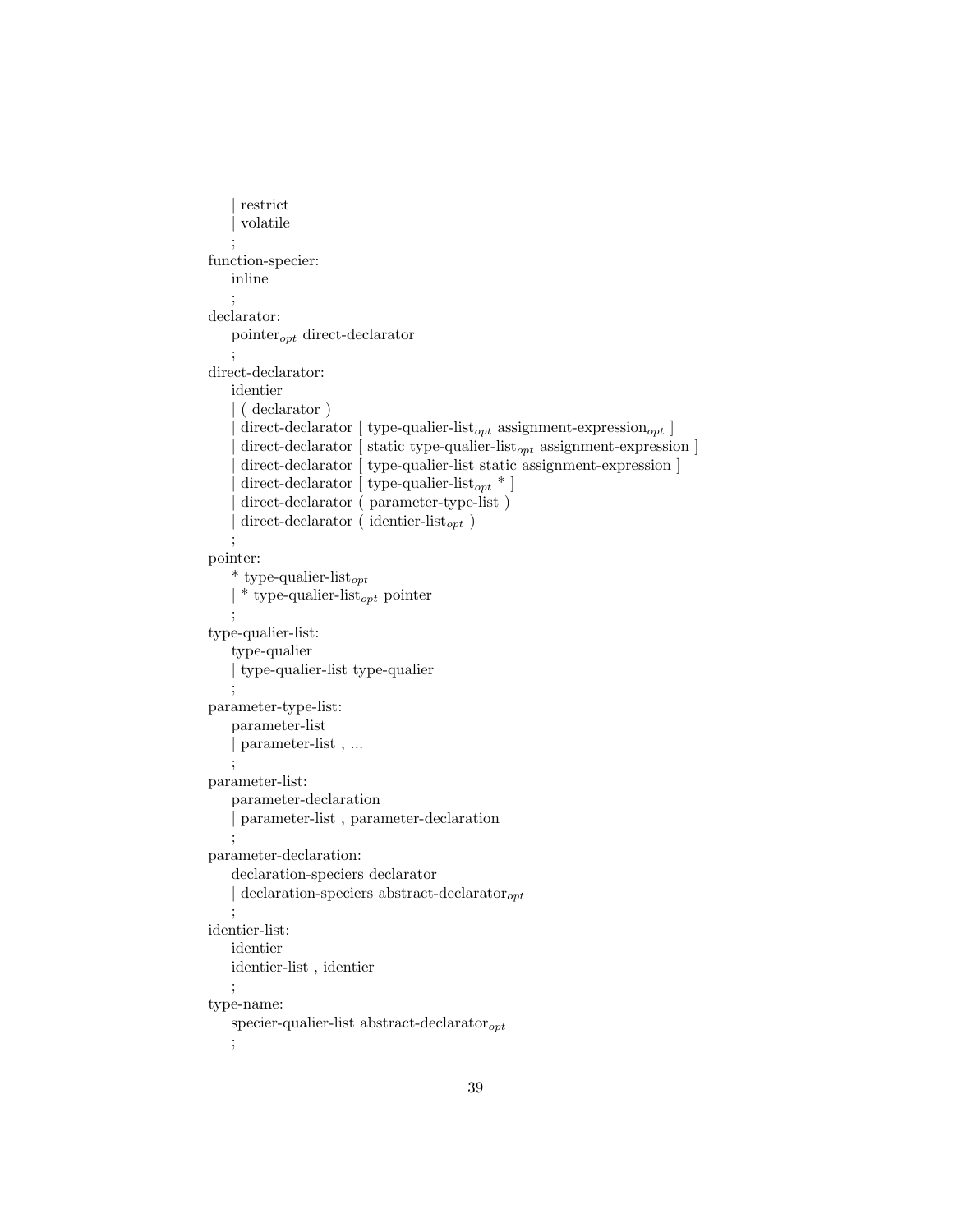```
abstract-declarator:
    pointer
    | pointer_{opt} direct-abstract-declarator
    ;
direct-abstract-declarator:
    ( abstract-declarator )
     direct-abstract-declarator<sub>opt</sub> [ assignment-expression<sub>opt</sub> ]
     \text{direct-abstract-declarator}_{opt} [*]
     direct-abstract-declarator _{opt} ( parameter-type-list _{opt} )
    ;
typedef-name:
   identier
    ;
initializer:
   assignment-expression
      initializer-list
      initializer-list,
    ;
initializer-list:
    designation_{opt} initializer
    | initializer-list, designation_{opt} initializer
    ;
designation:
    designator-list =;
designator-list:
    designator
    | designator-list designator
    ;
designator:
     constant-expression ]
    | . identier
    ;
```
### E.3 C-Statements

```
statement:
   labeled-statement
    | compound-statement
     | expression-statement
     | selection-statement
     | iteration-statement
    | jump-statement
    ;
labeled-statement:
   identier : statement
```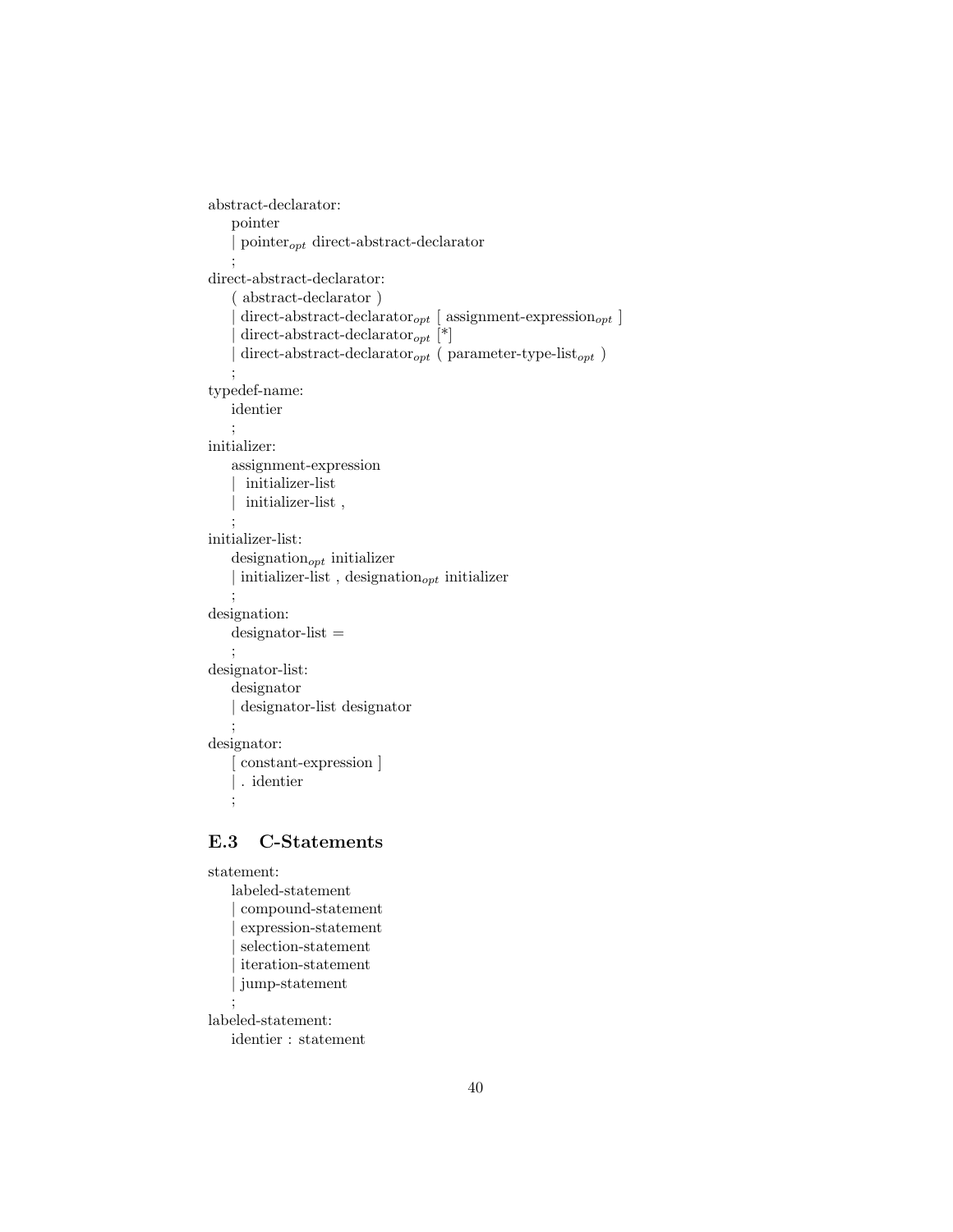```
| case constant-expression : statement
     \rm default: statement
    ;
compound-statement:
   block-item-list_{opt};
block-item-list:
   block-item
    | block-item-list block-item
   ;
block-item:
   declaration
    | statement
   ;
expression-statement:
    \text{expression}_{opt};
selection-statement:
   if ( expression ) statement
    | if ( expression ) statement else statement
     | switch ( expression ) statement
    ;
iteration-statement:
    while ( expression ) statement
     | do statement while ( expression ) ;
     for (\text{expression}_{opt}; expression<sub>opt</sub>; expression<sub>opt</sub>) statement
     for ( declaration \text{expression}_{opt} ; expression<sub>opt</sub> ) statement
    ;
jump-statement:
   goto identier ;
     | continue ;
     | break ;
     return expression_{opt};
```
### ;

### E.4 C-External denitions

```
translation-unit:
   external-declaration
   | translation-unit external-declaration
   ;
external-declaration:
   function-denition
   | declaration
    ;
function-denition:
   declaration-speciers declarator declaration-list_{opt} compound-statement
```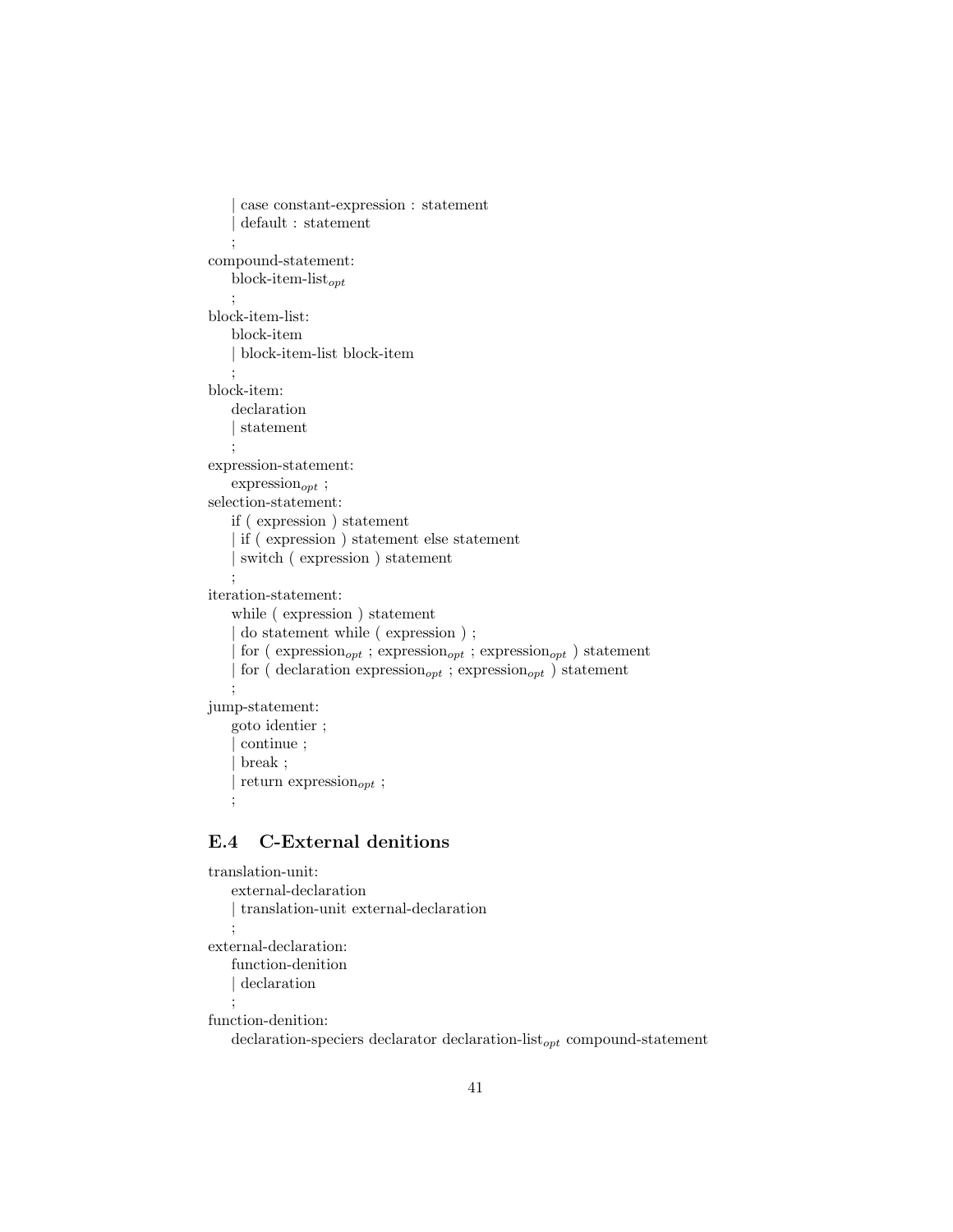```
;
declaration-list:
   declaration
    | declaration-list declaration
    ;
```
# F Preprocessing

```
preprocessing-file:
    groupopt
    ;
group:
    group-part
    | group group-part
    ;
group-part:
    if-section
     | control-line
     | text-line
    | # non-directive
    ;
if-section:
    if-group elif-groups<sub>opt</sub> else-group<sub>opt</sub> endif-line
    ;
if-group:
    # if constant-expression new-line group<sub>opt</sub>
      \# if<br>def identifier new-line \text{group}_{opt}\mid \# ifndef identifier new-line group<sub>opt</sub>
    ;
elif-groups:
    elif-group
    | elif-groups elif-group
    ;
elif-group:
    # elif constant-expression new-line group<sub>opt</sub>
    ;
else-group:
    # else new-line group<sub>opt</sub>
    ;
endif-line:
    # endif new-line
    ;
control-line:
    \# include header-name new-line
    \# define identifier replacement-list new-line
```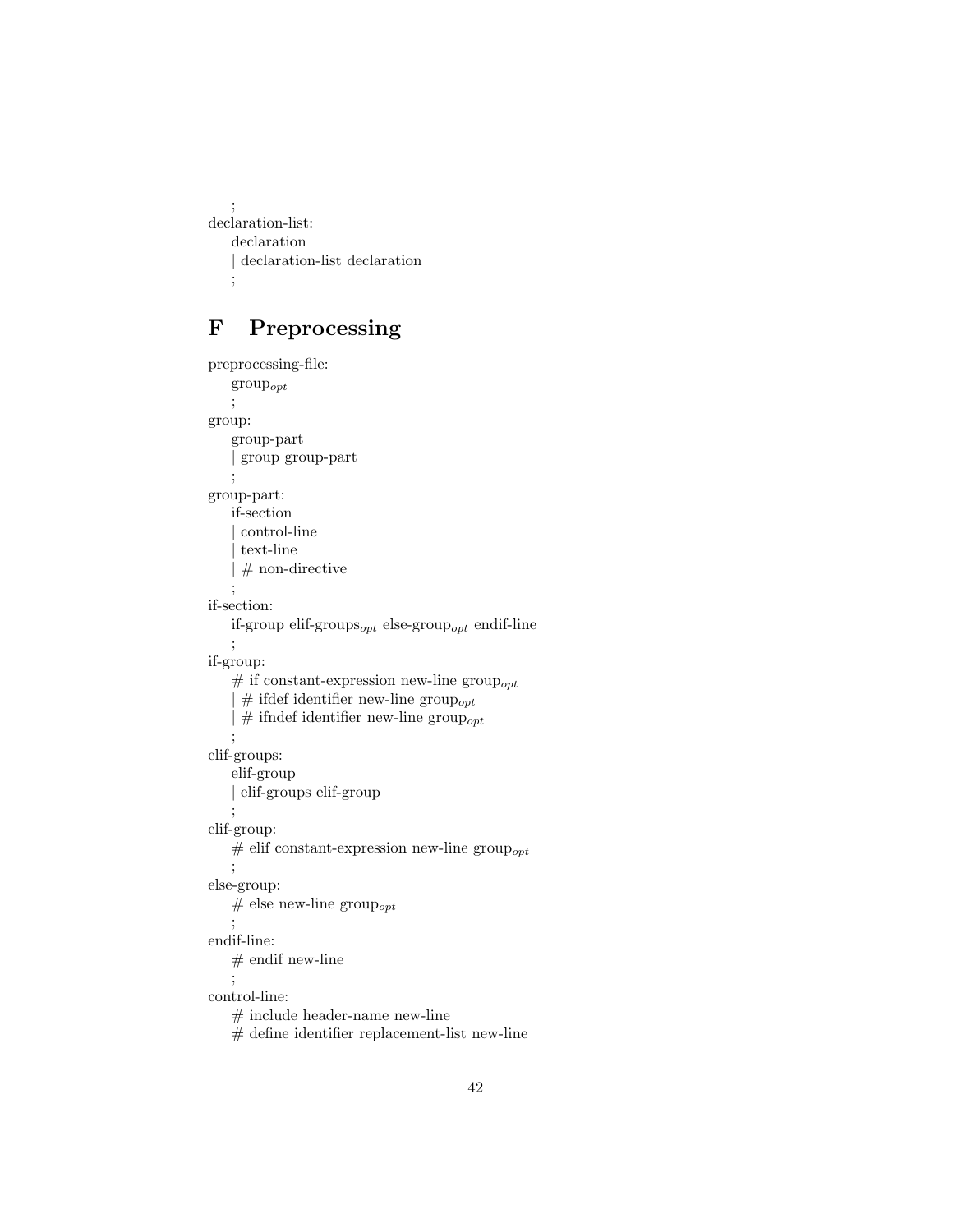```
\# define identifier lparen identifier-list _{opt} ) replacement-list new-line
    # define identifier lparen \ldots ) replacement-list new-line
    # define identifier lparen identifier-list, ... ) replacement-list new-line
    # undef identifier new-line
    # line anything new-line
    # error anything new-line
    # pragma anything new-line
    # new-line
    ;
text-line:
   pp\n-tokens_{opt} new-line
    ;
non-directive:
   pp-tokens new-line
   ;
lparen:
   a ( character not immediately preceded by white-space
    ;
identifier-list:
   identifier
    | identifier-list, identifier
    ;
replacement-list:
   pp\n- tokens_{opt};
header-name:
    \mathfrak jh-char-sequence\mathfrak j| " q-char-sequence "
    ;
h-char-sequence:
   h-char
   | h-char-sequence h-char
   ;
h-char:
   any member of the source character set except the new-line character and \zeta;
q-char-sequence:
   q-char
    | q-char-sequence q-char
   ;
q-char:
   any member of the source character set except the new-line character and "
    ;
```